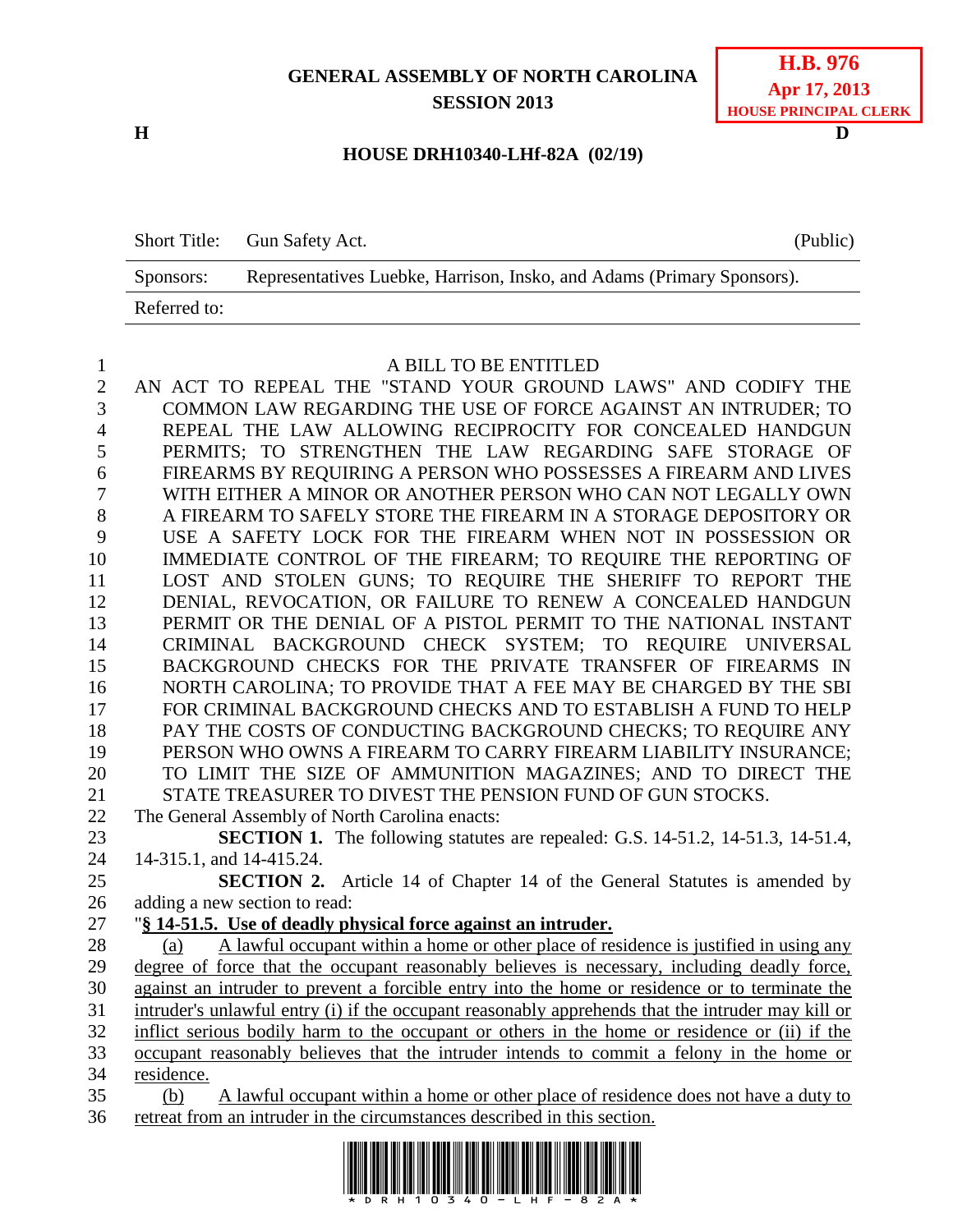|                | <b>General Assembly of North Carolina</b>                                                                                                                                                           | <b>Session 2013</b> |
|----------------|-----------------------------------------------------------------------------------------------------------------------------------------------------------------------------------------------------|---------------------|
| 1              | This section is not intended to repeal, expand, or limit any other defense that may<br>(c)                                                                                                          |                     |
| $\sqrt{2}$     | exist under the common law."                                                                                                                                                                        |                     |
| 3              | <b>SECTION 3.</b> Article 39 of Chapter 14 of the General Statutes is amended by                                                                                                                    |                     |
| $\overline{4}$ | adding a new section to read:                                                                                                                                                                       |                     |
| 5              | "§ 14-315.3. Safe storage of firearms.                                                                                                                                                              |                     |
| 6              | The following definitions apply in this section:<br>(a)                                                                                                                                             |                     |
| $\tau$         | Minor. $-A$ person under 18 years of age who is not emancipated.<br>(1)                                                                                                                             |                     |
| $8\,$          | Unauthorized person. $-$ A person who is not authorized to purchase a firearm<br>(2)                                                                                                                |                     |
| 9              | under G.S. 14-409.64(b) and (c).                                                                                                                                                                    |                     |
| 10             | Any person who resides on the same premises as a minor or as an unauthorized<br>(b)                                                                                                                 |                     |
| 11             | person, and who owns or possesses a firearm, and who stores or leaves the firearm out of the                                                                                                        |                     |
| 12             | person's immediate possession or control without having first securely locked the firearm in an                                                                                                     |                     |
| 13             | appropriate safe storage depository or rendered it incapable of being fired by the use of a safety                                                                                                  |                     |
| 14             | locking device appropriate to the firearm is guilty of a Class 1 misdemeanor.                                                                                                                       |                     |
| 15             | Nothing in this section shall prohibit a person from carrying a firearm on his or her<br>(c)                                                                                                        |                     |
| 16             | body or placed in such close proximity that it can be used as easily and quickly as if carried on                                                                                                   |                     |
| 17             | the body."                                                                                                                                                                                          |                     |
| 18             | <b>SECTION 4.</b> G.S. 14-315.2 reads as rewritten:                                                                                                                                                 |                     |
| 19<br>20       | "§ 14-315.2. Warning upon sale or transfer of firearm to protect minor-minor and others.<br>Upon the retail commercial sale or transfer of any firearm, the seller or transferor<br>(a)             |                     |
| 21             | shall deliver a written copy of G.S. 14-315.1 G.S. 14-315.3 to the purchaser or transferee.                                                                                                         |                     |
| 22             | Any retail or wholesale store, shop, or sales outlet that sells firearms shall<br>(b)                                                                                                               |                     |
| 23             | conspicuously post at each purchase counter the following warning in block letters not less than                                                                                                    |                     |
| 24             | one inch in height the phrase: "IT IS UNLAWFUL TO STORE OR LEAVE A FIREARM                                                                                                                          |                     |
| 25             | THAT CAN BE DISCHARGED IN A MANNER THAT A REASONABLE PERSON                                                                                                                                         |                     |
| 26             | SHOULD KNOW IS ACCESSIBLE TO A MINOR."IT IS UNLAWFUL FOR A PERSON                                                                                                                                   |                     |
| 27             | WHO RESIDES WITH A MINOR OR OTHER PERSON NOT AUTHORIZED TO BUY A                                                                                                                                    |                     |
| 28             | FIREARM TO LEAVE A FIREARM OUT OF A PERSON'S IMMEDIATE POSSESSION                                                                                                                                   |                     |
| 29             | OR CONTROL WITHOUT FIRST HAVING SECURELY LOCKED THE FIREARM IN A                                                                                                                                    |                     |
| 30             | STORAGE DEPOSITORY OR RENDERED IT INCAPABLE OF BEING FIRED."                                                                                                                                        |                     |
| 31             | A violation of subsection (a) or (b) of this section is a Class 1 misdemeanor."<br>(c)                                                                                                              |                     |
| 32             | <b>SECTION 5.</b> Article 53A of Chapter 14 of the General Statutes is amended by                                                                                                                   |                     |
| 33             | adding a new section to read:                                                                                                                                                                       |                     |
| 34             | "§ 14-409.13. Report of loss or theft of firearm.                                                                                                                                                   |                     |
| 35             | Any owner of a firearm as defined in G.S. 14-409.60 shall report the loss or theft of<br>(a)                                                                                                        |                     |
| 36<br>37       | the firearm within 48 hours after the discovery of the loss or theft to either (i) the local law<br>enforcement agency having jurisdiction over the location where the loss or theft of the firearm |                     |
| 38             | occurred or (ii) the State Bureau of Investigation.                                                                                                                                                 |                     |
| 39             | A violation of this section is a Class 3 misdemeanor; however, a second or<br>(b)                                                                                                                   |                     |
| 40             | subsequent violation of this section is a Class I felony."                                                                                                                                          |                     |
| 41             | <b>SECTION 6.</b> G.S. 14-404(a) is amended by adding a new subdivision to read:                                                                                                                    |                     |
| 42             | "(1a) Verified, before the issuance of a permit, that the person has firearm liability                                                                                                              |                     |
| 43             | insurance pursuant to G.S. 14-409.80."                                                                                                                                                              |                     |
| 44             | <b>SECTION 7.</b> G.S. 14-404 is amended by adding a new subsection to read:                                                                                                                        |                     |
| 45             | If the sheriff denies a person's application for a permit under this Article and the<br>"(b1)                                                                                                       |                     |
| 46             | grounds for the denial is a prohibition under the national instant criminal background check                                                                                                        |                     |
| 47             | system (NICS), the sheriff shall notify NICS of the denial of the permit and shall also provide                                                                                                     |                     |
| 48             | the relevant information regarding the person's application. If the sheriff denies a permit under                                                                                                   |                     |
| 49             | this Article and the person appeals the denial, the sheriff shall not report the denial unless the                                                                                                  |                     |
| 50             | court determines that the denial of the permit is reasonable."                                                                                                                                      |                     |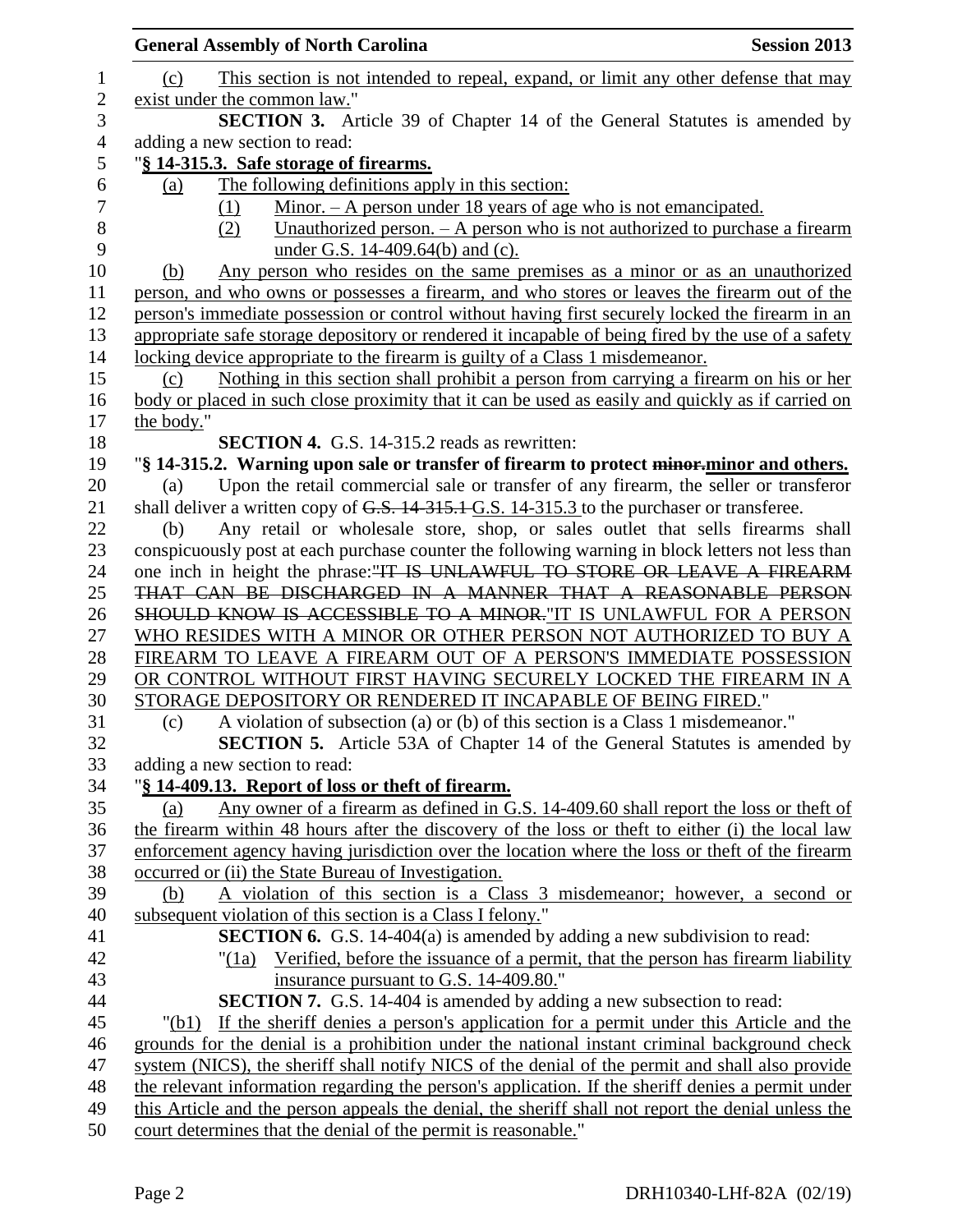|                |                  |            | <b>General Assembly of North Carolina</b>                                                                                                     | <b>Session 2013</b> |
|----------------|------------------|------------|-----------------------------------------------------------------------------------------------------------------------------------------------|---------------------|
| $\mathbf{1}$   |                  |            | <b>SECTION 8.</b> Article 54B of Chapter 14 of the General Statutes is amended by                                                             |                     |
| $\sqrt{2}$     |                  |            | adding a new section to read:                                                                                                                 |                     |
| 3              |                  |            | "§ 14-415.18A. Sheriff to report denial, revocation, or refusal to renew permit to NICS.                                                      |                     |
| $\overline{4}$ |                  |            | If the sheriff denies, revokes, or refuses to renew a person's application for a permit under                                                 |                     |
| $\mathfrak{S}$ |                  |            | this Article and the grounds for the denial is a prohibition under the national instant criminal                                              |                     |
| $\sqrt{6}$     |                  |            | background check system (NICS), the sheriff shall notify NICS of the denial, revocation, or                                                   |                     |
| $\overline{7}$ |                  |            | refusal to renew the permit and shall also provide the relevant information regarding the                                                     |                     |
| $8\,$          |                  |            | person's application. If the sheriff denies, revokes, or refuses to renew a permit under this                                                 |                     |
| $\mathbf{9}$   |                  |            | Article and the person appeals the denial, revocation, or nonrenewal of the permit, the sheriff                                               |                     |
| 10             |                  |            | shall not report the denial, revocation, or nonrenewal unless the court determines that the                                                   |                     |
| 11             |                  |            | denial, revocation, or failure to renew the permit is reasonable."                                                                            |                     |
| 12             |                  |            | <b>SECTION 9.</b> Chapter 14 of the General Statutes is amended by adding a new                                                               |                     |
| 13             | article to read: |            |                                                                                                                                               |                     |
| 14             |                  |            | "Article 53D.                                                                                                                                 |                     |
| 15             |                  |            | "Transfer of Firearms.                                                                                                                        |                     |
| 16             |                  |            | "Part 1. Private Transfers of Firearms.                                                                                                       |                     |
| 17             |                  |            | "§ 14-409.60. Private firearms transfers; background check required; penalty; definition.                                                     |                     |
| 18             | <u>(a)</u>       |            | The following definitions apply in this Article:                                                                                              |                     |
| 19             |                  | (1)        | "Firearms" means a pistol, revolver, or other weapon of any description,                                                                      |                     |
| 20             |                  |            | loaded or unloaded, from which any shot, bullet, or other missile can be                                                                      |                     |
| 21             |                  |            | discharged, the length of the barrel of which, not including any revolving,                                                                   |                     |
| 22             |                  |            | detachable, or magazine breech does not exceed 12 inches. The term does                                                                       |                     |
| 23             |                  |            | not include firearms for which ammunition is not sold or for which there is                                                                   |                     |
| 24             |                  |            | reasonable grounds for believing they are not capable of being effectually                                                                    |                     |
| 25<br>26       |                  |            | <u>used.</u>                                                                                                                                  |                     |
| 27             |                  | (2)        | NICS. - The national instant criminal background check system created<br>by Public Law 103-159, known as the federal "Brady Handgun Violence" |                     |
| 28             |                  |            | <u>Prevention Act," the relevant portion of which is codified at 18 U.S.C. <math>\S</math></u>                                                |                     |
| 29             |                  |            | $922(t)$ .                                                                                                                                    |                     |
| 30             |                  | <u>(3)</u> | SBI. – State Bureau of Investigation.                                                                                                         |                     |
| 31             |                  | (4)        | Transfer. – The sale or delivery of any firearm in this State by a transferor to                                                              |                     |
| 32             |                  |            | a transferee. The term includes redemption of a pawned firearm by any                                                                         |                     |
| 33             |                  |            | person who is not licensed as a federal firearms licensee by the federal                                                                      |                     |
| 34             |                  |            | Bureau of Alcohol, Tobacco, and Firearms or any of its successor agencies.                                                                    |                     |
| 35             |                  |            | The term does not include the return or replacement of a firearm that had                                                                     |                     |
| 36             |                  |            | been delivered to a federal firearms licensee for the sole purpose of repair or                                                               |                     |
| 37             |                  |            | customizing.                                                                                                                                  |                     |
| 38             |                  | (5)        | <u>Transferee. – A person who desires to receive or acquire a firearm from a</u>                                                              |                     |
| 39             |                  |            | transferor. If a transferee is not a natural person, then each natural person                                                                 |                     |
| 40             |                  |            | who is authorized by the transferee to possess the firearm after the transfer                                                                 |                     |
| 41             |                  |            | shall undergo a background check as required by this Part before taking                                                                       |                     |
| 42             |                  |            | possession of the firearm.                                                                                                                    |                     |
| 43             |                  |            | "§ 14-409.61. Background check required for firearms transfers.                                                                               |                     |
| 44             | (a)              |            | This Article applies to all private transfers of firearms. It is unlawful for any person                                                      |                     |
| 45             |                  |            | who is not a federally licensed firearms dealer to transfer a firearm except as provided by this                                              |                     |
| 46             | Part.            |            |                                                                                                                                               |                     |
| 47             | (b)              |            | Requirements for Private Transfer of Firearms. - No transferor shall transfer or                                                              |                     |
| 48             |                  |            | attempt to transfer a firearm to a transferee before the transferor has done all of the following:                                            |                     |
| 49             |                  | (1)        | Require that a background check, in accordance with G.S. 14-409.64, be                                                                        |                     |
| 50             |                  |            | conducted of the prospective transferee.                                                                                                      |                     |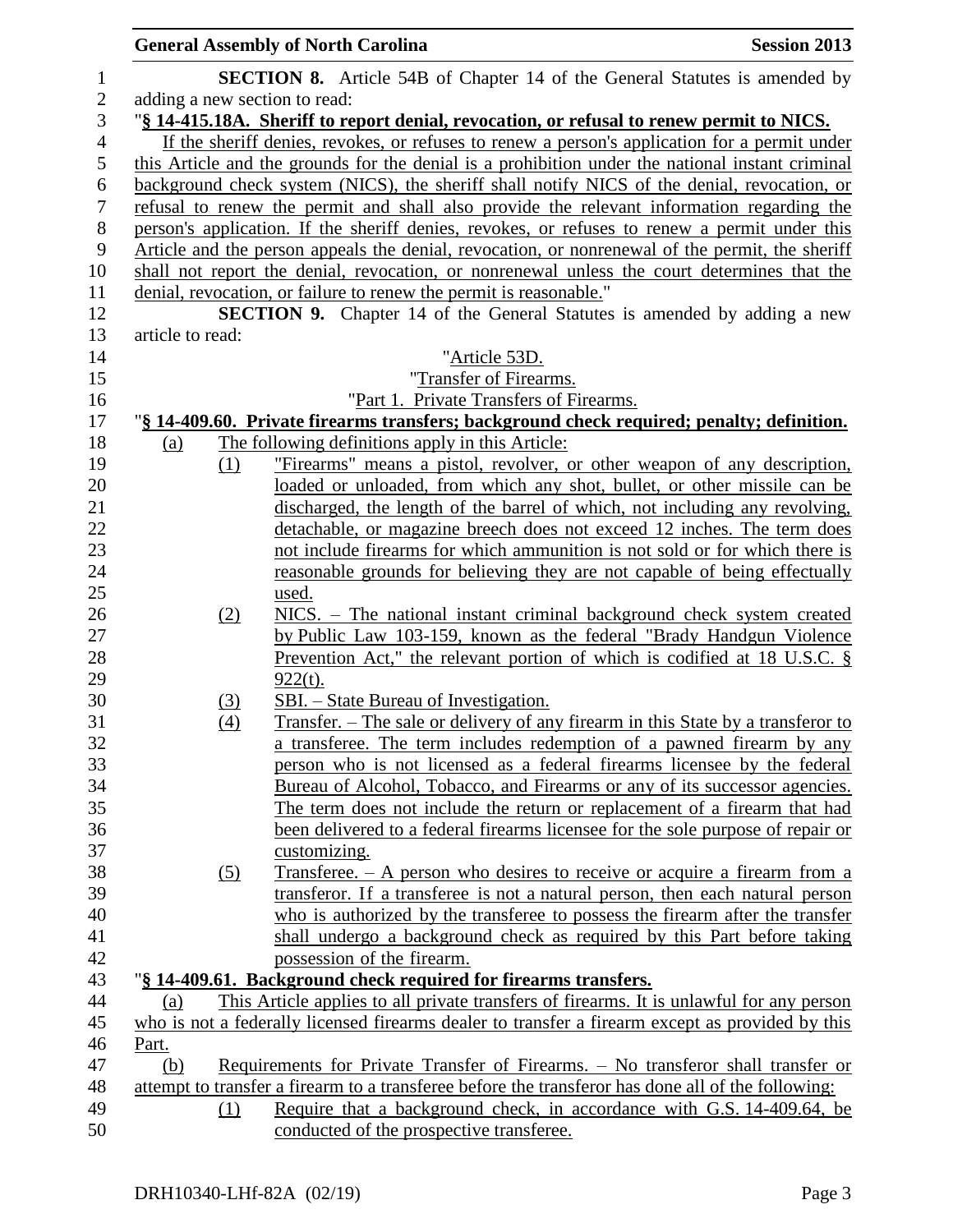|                  |                  | <b>General Assembly of North Carolina</b>                                                          | <b>Session 2013</b> |
|------------------|------------------|----------------------------------------------------------------------------------------------------|---------------------|
| $\mathbf{1}$     | (2)              | Obtain approval of a transfer from the SBI after a background check has                            |                     |
| $\overline{c}$   |                  | been requested by a licensed gun dealer, in accordance with G.S. 14-409.64.                        |                     |
| $\overline{3}$   | (c)              | Background Check by Licensed Gun Dealer. - A prospective firearm transferor                        |                     |
| $\overline{4}$   |                  | who is not a licensed gun dealer shall arrange for a licensed gun dealer to obtain the             |                     |
| 5                |                  | background check required by this section. A licensed gun dealer who obtains a background          |                     |
| 6                |                  | check on a prospective transferee shall record the transfer, as provided in G.S. 14-409.75, and    |                     |
| $\boldsymbol{7}$ |                  | retain the records, as provided in G.S. 14-409.76, in the same manner as when conducting a         |                     |
| 8                |                  | sale, rental, or exchange at retail. The licensed gun dealer shall comply with all State and       |                     |
| 9                |                  | federal laws, including 18 U.S.C. § 922, as if the gun dealer were transferring the firearm from   |                     |
| 10               |                  | the gun dealer's inventory to the prospective transferee. A licensed gun dealer who obtains a      |                     |
| 11               |                  | background check for a prospective firearm transferor pursuant to this section shall provide to    |                     |
| 12               |                  | the firearm transferor and transferee a copy of the results of the background check, including the |                     |
| 13               |                  | SBI's approval or disapproval of the transfer.                                                     |                     |
| 14               | (d)              | Dealer Fee. $-$ A licensed gun dealer may charge a fee for services rendered                       |                     |
| 15               |                  | pursuant to this section. The fee shall not exceed ten dollars (\$10.00).                          |                     |
| 16               | (e)              | <u>Firearm Possession by Transferee .- A prospective firearm transferee under this</u>             |                     |
| 17               |                  | section shall not accept possession of the firearm unless the prospective firearm transferor has   |                     |
| 18               |                  | obtained approval of the transfer from the SBI after a background check has been requested         |                     |
| 19               |                  | by a licensed gun dealer, as described in subsection (c) of this section. A prospective firearm    |                     |
| 20               |                  | transferee shall not knowingly provide false information to a prospective firearm transferor or    |                     |
| 21               |                  | to a licensed gun dealer for the purpose of acquiring a firearm.                                   |                     |
| 22               | (f)              | Thirty-Day Approval Period. - If the SBI approves a transfer of a firearm pursuant                 |                     |
| 23               |                  | to this section, the approval shall be valid for 30 calendar days, during which time the           |                     |
| 24               |                  | transferor and transferee may complete the transfer.                                               |                     |
| 25               | (g)              | Civil Liability. $- A$ person who transfers a firearm in violation of the provisions               |                     |
| 26               |                  | of this section may be jointly and severally liable for any civil damages proximately caused by    |                     |
| 27               |                  | the transferee's subsequent use of the firearm.                                                    |                     |
| 28               | (h)              | <u>Exemptions. – The provisions of this section do not apply to any of the transfers</u>           |                     |
| 29               |                  | listed in subdivisions (1) through (9) of this subsection; however, nothing in this                |                     |
| 30               |                  | subsection shall be interpreted to limit or otherwise alter the applicability of G.S. 14-408.1     |                     |
| 31               |                  | concerning the unlawful purchase or transfer of firearms.                                          |                     |
| 32               | (1)              | <u>A transfer of an antique firearm, as defined in 18 U.S.C. § 921(a)(16), as</u>                  |                     |
| 33               |                  | amended, or a curio or relic, as defined in 27 C.F.R. § 478.11, as                                 |                     |
| 34<br>35         |                  | amended.<br>A transfer that is a bona fide gift or loan between immediate family                   |                     |
| 36               | (2)              | are limited to spouses, parents, children, siblings,<br>members,<br>that                           |                     |
| 37               |                  | grandparents, grandchildren, nieces, nephews, first cousins, aunts, and                            |                     |
| 38               |                  | uncles.                                                                                            |                     |
| 39               |                  | A transfer that occurs by operation of law or because of the death of a                            |                     |
| 40               | $\left(3\right)$ | person for whom the prospective transferor is an executor or administrator                         |                     |
| 41               |                  | of an estate or a trustee of a trust created in a will.                                            |                     |
| 42               | $\left(4\right)$ | A transfer that is temporary and occurs while in the home of the                                   |                     |
| 43               |                  | unlicensed transferee if:                                                                          |                     |
| 44               |                  | The unlicensed transferee is not prohibited from possessing<br>$\underline{a}$ .                   |                     |
| 45               |                  | firearms; and                                                                                      |                     |
| 46               |                  | The unlicensed transferee reasonably believes that possession of the<br><u>b.</u>                  |                     |
| 47               |                  | firearm is necessary to prevent imminent death or serious bodily                                   |                     |
| 48               |                  | injury to the unlicensed transferee.                                                               |                     |
| 49               | (5)              | A temporary transfer of possession without transfer of ownership or a title to                     |                     |
| 50               |                  | ownership, which transfer takes place:                                                             |                     |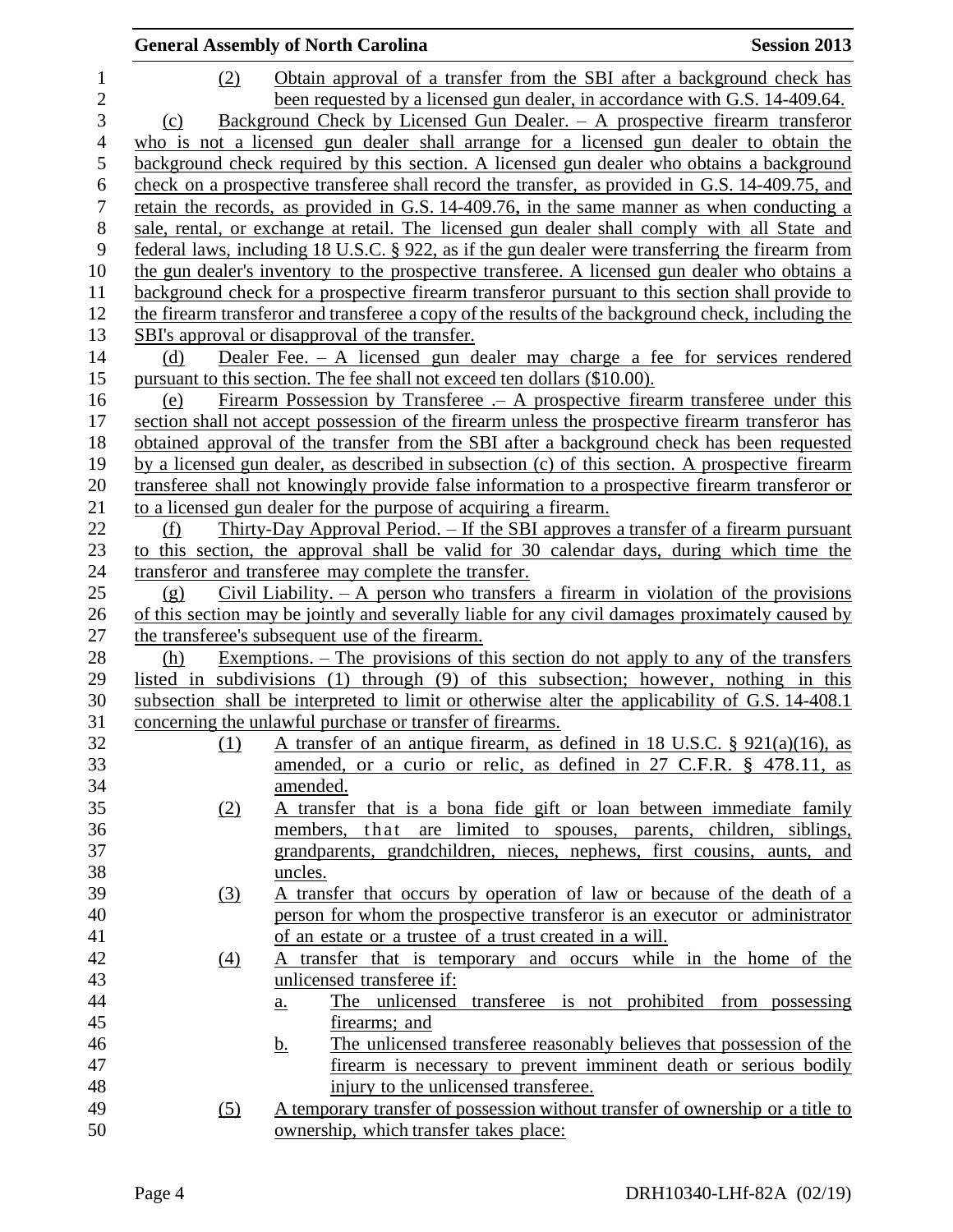|                      | <b>General Assembly of North Carolina</b>                                                         | <b>Session 2013</b> |
|----------------------|---------------------------------------------------------------------------------------------------|---------------------|
|                      | At a shooting range located in or on premises owned or occupied by<br><u>a.</u>                   |                     |
|                      | duly incorporated organization organized for conservation<br>a                                    |                     |
|                      | purposes or to foster proficiency in firearms;                                                    |                     |
|                      | At a target firearm shooting competition under the auspices of or<br><u>b.</u>                    |                     |
|                      | approved by a State agency or a nonprofit organization; or                                        |                     |
|                      | While hunting, fishing, target shooting, or trapping if (i) the<br>$\underline{C}$ .              |                     |
|                      | hunting, fishing, target shooting, or trapping is legal in all places                             |                     |
|                      | where the unlicensed transferee possesses the firearm and (ii) the                                |                     |
|                      | unlicensed transferee holds any license or permit that is required for                            |                     |
|                      | such hunting, fishing, target shooting, or trapping.                                              |                     |
| (6)                  | A transfer of a firearm that is made to facilitate the repair or maintenance                      |                     |
|                      | of the firearm; however, this subdivision does not apply unless all parties                       |                     |
|                      | who possess the firearm as a result of the transfer may legally possess a                         |                     |
|                      | firearm. For purposes of this subdivision, an owner, manager, or                                  |                     |
|                      | employee of a business that repairs or maintains firearms may rely upon a                         |                     |
|                      | transferor's statement that the transferor may legally possess a firearm                          |                     |
|                      | unless the owner, manager, or employee has actual knowledge to the                                |                     |
|                      | contrary and may return possession of the firearm to the transferor upon                          |                     |
|                      | completion of the repairs or maintenance without a background check. Unless                       |                     |
|                      | a transferor of a firearm has actual knowledge to the contrary, the transferor                    |                     |
|                      | may rely upon the statement of an owner, manager, or employee of a                                |                     |
|                      | business that repairs or maintains firearms that no owner, manager, or                            |                     |
|                      | employee of the business is prohibited from possessing a firearm.                                 |                     |
| (7)                  | Any temporary transfer that occurs while in the continuous presence of the                        |                     |
|                      | owner of the firearm.                                                                             |                     |
| (8)                  | <u>A temporary transfer for not more than 72 hours. A person who transfers</u>                    |                     |
|                      | a firearm pursuant to this subdivision may be jointly and severally liable                        |                     |
|                      | for damages proximately caused by the transferee's subsequent unlawful                            |                     |
|                      | use of the firearm.                                                                               |                     |
| (9)                  | A transfer of a firearm from a person serving in the armed forces of the                          |                     |
|                      | United States who will be deployed outside of the United States within the                        |                     |
|                      | next 30 days to any immediate family member, that is limited to a spouse,                         |                     |
|                      | parent, child, sibling, grandparent, grandchild, niece, nephew, first cousin,                     |                     |
|                      | aunt, and uncle of the person.                                                                    |                     |
| (i)                  | Penalty and Prohibited Possession of Firearm. - A person who violates a provision                 |                     |
|                      | of this section commits a Class 1 misdemeanor. In addition to any other penalty imposed for       |                     |
|                      | the conviction of the misdemeanor, the person shall be prohibited from possessing a firearm       |                     |
|                      | for two years, beginning on the date of the person's conviction.                                  |                     |
| (i)                  | Report Violation. – When a person is convicted of violating a provision of this                   |                     |
|                      | section, the clerk of court shall report the conviction to the SBI and to the national instant    |                     |
|                      | criminal background check system. The report shall include information indicating that the        |                     |
|                      | person is prohibited from possessing a firearm for two years, beginning on the date of the        |                     |
| person's conviction. |                                                                                                   |                     |
|                      | "§ 14-409.62. National instant criminal background check system; reporting.                       |                     |
| (a)                  | Clerk of Court to Report Court Orders Regarding Mental Incapacity and Substance                   |                     |
|                      | Abuse. – The clerk of the court of every judicial district in the State shall send electronically |                     |
|                      | the following information to the SBI:                                                             |                     |
| (1)                  | The name of each person who has been adjudicated incompetent and a                                |                     |
|                      | guardian appointed pursuant to G.S. 35A-1120.                                                     |                     |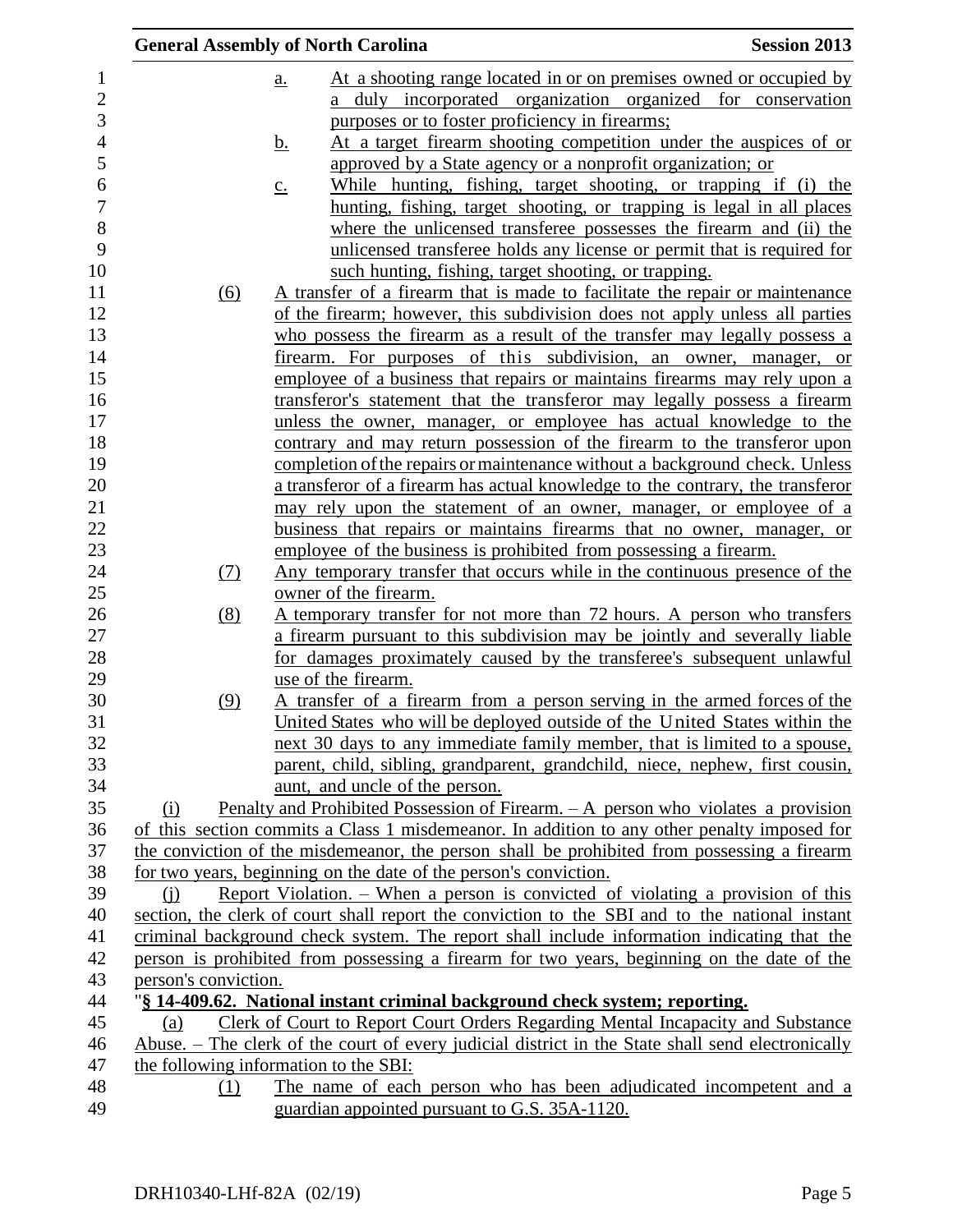| <b>General Assembly of North Carolina</b>   |     |                                                                                                                                                     | <b>Session 2013</b> |
|---------------------------------------------|-----|-----------------------------------------------------------------------------------------------------------------------------------------------------|---------------------|
| (2)                                         |     | The name of each person who has been committed for substance abuse by                                                                               |                     |
|                                             |     | order of the court to the custody of a facility under G.S. 122C-181 operated                                                                        |                     |
|                                             |     | by the Department of Health and Human Services; and                                                                                                 |                     |
| (3)                                         |     | The name of each person with respect to whom the court has entered an                                                                               |                     |
|                                             |     | order for involuntary commitment pursuant to Part 7 of Article 5 of Chapter                                                                         |                     |
|                                             |     | 122C of the General Statutes.                                                                                                                       |                     |
| (b)                                         |     | <u>Report to SBI. – Not more than 48 hours after receiving notification of a person who</u>                                                         |                     |
|                                             |     | satisfies the description in subdivision $(1)$ , $(2)$ , or $(3)$ of subsection (a) of this section, the clerk                                      |                     |
| of court shall report such fact to the SBI. |     |                                                                                                                                                     |                     |
| (c)                                         |     | Reason for Report. – Any report made by the clerk of court pursuant to this section                                                                 |                     |
|                                             |     | shall describe the reason for the report and indicate that the report is made in accordance with                                                    |                     |
| <u>18 U.S.C. § 922(g)(4).</u>               |     |                                                                                                                                                     |                     |
| (d)                                         |     | Cancel Record in Certain Circumstances. - The clerk of court shall take all                                                                         |                     |
|                                             |     | necessary steps to cancel a record made by the clerk in NICS if the person to whom the record                                                       |                     |
|                                             |     | pertains makes a written request to the clerk and no less than three years before the date of the                                                   |                     |
|                                             |     | written request any of the following occurred:                                                                                                      |                     |
|                                             | (1) | The court entered an order pursuant to G.S. 35A-1130 terminating a                                                                                  |                     |
|                                             |     | guardianship on a finding that the person is no longer an                                                                                           |                     |
|                                             |     | incapacitated person, if the record in NICS is based on a finding of                                                                                |                     |
|                                             |     | incapacity.                                                                                                                                         |                     |
|                                             | (2) | The period of commitment of the most recent order of commitment                                                                                     |                     |
|                                             |     | or recommitment expired, or a court entered an order terminating                                                                                    |                     |
|                                             |     | the person's incapacity or discharging the person from commitment                                                                                   |                     |
|                                             |     | in the nature of habeas corpus, if the record in NICS is based on an                                                                                |                     |
|                                             |     | order of commitment to the custody of the unit in the Department of                                                                                 |                     |
|                                             |     | Health and Human Services that administers behavioral health                                                                                        |                     |
|                                             |     | programs and services, including those related to mental health and                                                                                 |                     |
|                                             |     | substance abuse; except that the clerk of court shall not cancel any                                                                                |                     |
|                                             |     | record pertaining to a person with respect to whom two                                                                                              |                     |
|                                             |     | recommitment orders have been entered under Part 8 of Article 5 of                                                                                  |                     |
|                                             |     | Chapter 122C of the General Statutes or discharged on the grounds                                                                                   |                     |
|                                             |     | that further treatment will not be likely to bring about significant                                                                                |                     |
|                                             |     | improvement in the person's condition; or                                                                                                           |                     |
|                                             | (3) | The record in the case was sealed or the court entered an order                                                                                     |                     |
|                                             |     | discharging the person from commitment in the nature of habeas                                                                                      |                     |
|                                             |     | corpus, if the record in the national instant criminal background                                                                                   |                     |
|                                             |     | check system is based on a court order for involuntary commitment.                                                                                  |                     |
| (e)                                         |     | Correction of Record. – Pursuant to section $102(c)$ of the federal "NICS                                                                           |                     |
|                                             |     | Improvement Amendments Act of 2007" (Pub. L. 110-180), a court, upon becoming aware that                                                            |                     |
|                                             |     | the basis upon which a record reported by the clerk of court pursuant to subsection (a) of this                                                     |                     |
|                                             |     | section does not apply or no longer applies, shall (i) update, correct, modify, or remove the                                                       |                     |
|                                             |     | record from any database that the federal or State government maintains and makes available to                                                      |                     |
|                                             |     | the national instant criminal background check system, consistent with the rules pertaining to                                                      |                     |
|                                             |     | the database and (ii) notify the Attorney General that such basis does not apply or no longer                                                       |                     |
| applies.                                    |     |                                                                                                                                                     |                     |
|                                             |     | "§ 14-409.63. National instant criminal background check system; judicial process for                                                               |                     |
|                                             |     | awarding relief from federal prohibitions; legislative declaration.                                                                                 |                     |
| (a)                                         |     | Legislative Declaration. - The purpose of this section is to set forth a judicial                                                                   |                     |
|                                             |     | process whereby a person may apply or petition for relief from federal firearms prohibitions                                                        |                     |
|                                             |     | imposed pursuant to 18 U.S.C. § $922(d)(4)$ , as permitted by the federal "NICS Improvement<br>Amendments Act of 2007" (Pub. L. 110-180, Sec. 105). |                     |
|                                             |     |                                                                                                                                                     |                     |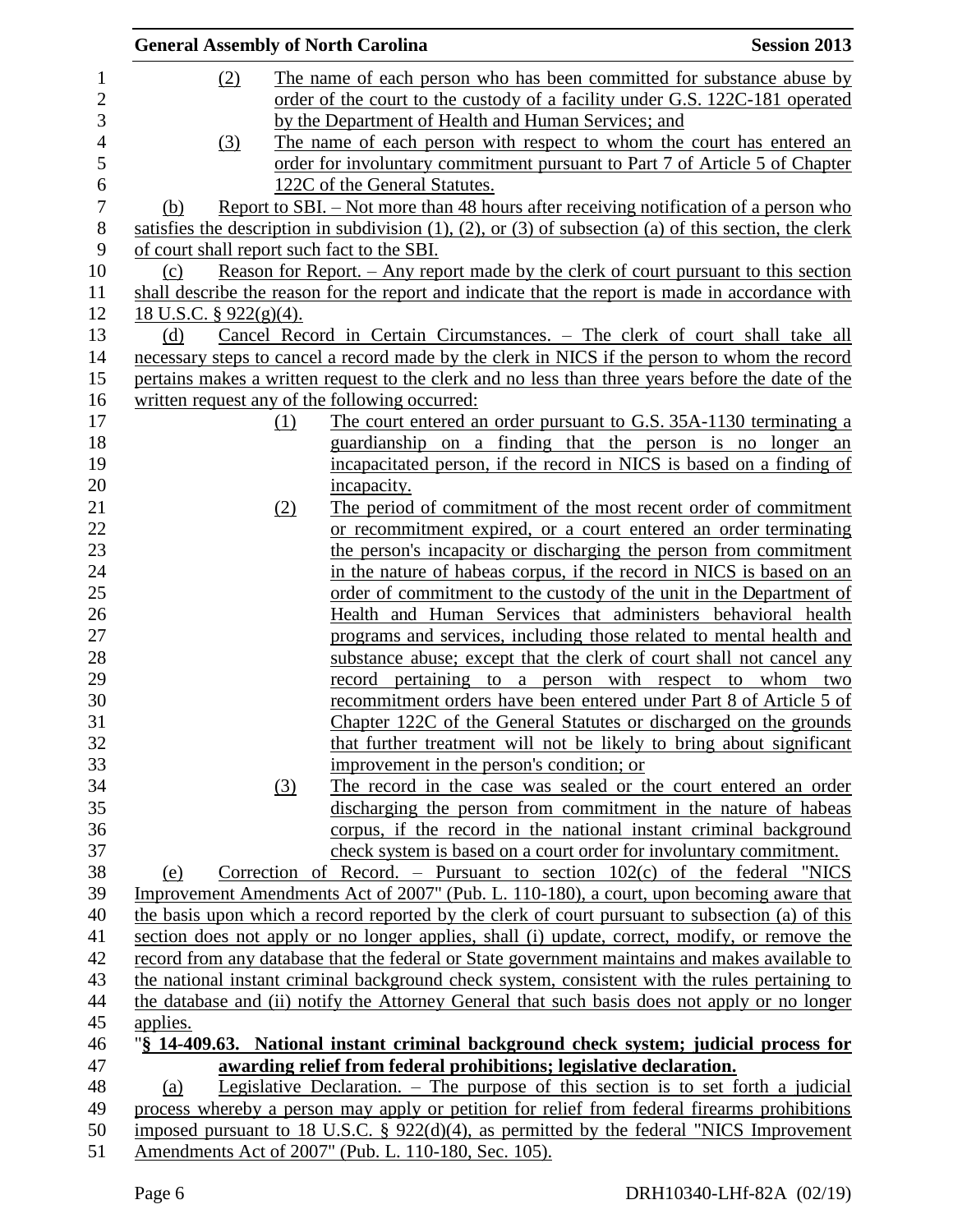|                             | <b>General Assembly of North Carolina</b>                                                             | <b>Session 2013</b> |
|-----------------------------|-------------------------------------------------------------------------------------------------------|---------------------|
| (b)                         | Eligibility. $- A$ person to whom the sale or transfer of a firearm or ammunition is                  |                     |
|                             | prohibited by 18 U.S.C. $\S$ 922(d)(4), or who is prohibited from shipping, transporting,             |                     |
|                             | possessing, or receiving a firearm or ammunition pursuant to 18 U.S.C. $\S$ 922(g)(4) may             |                     |
|                             | petition for relief pursuant to this section in any of the following circumstances:                   |                     |
| $\Omega$                    | The person has been adjudicated incompetent and a guardian appointed                                  |                     |
|                             | pursuant to G.S. 35A-1120.                                                                            |                     |
| (2)                         | The person has been committed by order of the court to the custody of the                             |                     |
|                             | facility under the Department of Health and Human Services that                                       |                     |
|                             | administers behavioral health programs and services, including those related                          |                     |
|                             | to mental health and substance abuse.                                                                 |                     |
| (3)                         | The court has entered an order for involuntary commitment pursuant to Part                            |                     |
|                             | 7 of Article 5 of Chapter 122C of the General Statutes.                                               |                     |
| (c)                         | Due Process. - In a court proceeding pursuant to this section, the petitioner shall                   |                     |
|                             | have an opportunity to submit the petitioner's own evidence to the court concerning the               |                     |
|                             | petition. The court shall review the evidence, and the court shall create and thereafter maintain     |                     |
| a record of the proceeding. |                                                                                                       |                     |
| (d)                         | <u>Proper Record. – In determining whether to grant relief to a petitioner pursuant to</u>            |                     |
|                             | this section, the court shall receive evidence concerning and shall consider all of the following:    |                     |
| (1)                         | The circumstances regarding the firearms prohibitions imposed by 18 U.S.C.                            |                     |
|                             | $\S 922$ (g)(4).                                                                                      |                     |
| (2)                         | The petitioner's record which must include at a minimum the petitioner's                              |                     |
|                             | mental health records and criminal history records.                                                   |                     |
| (3)                         | The petitioner's reputation which the court shall develop at a minimum                                |                     |
|                             | through character witness statements, testimony, or other character                                   |                     |
|                             | evidence.                                                                                             |                     |
| (e)                         | <u>Proper Findings. – Before granting relief to a petitioner pursuant to this section, the</u>        |                     |
|                             | court shall issue findings that (i) the petitioner is not likely to act in a manner that is           |                     |
|                             | dangerous to public safety and (ii) granting relief to the petitioner is not contrary to the public   |                     |
|                             | interest. If the court denies relief to a petitioner pursuant to this section, the petitioner may     |                     |
|                             | petition the Court of Appeals to review the denial, including the record of the denying court. A      |                     |
|                             | review of a denial shall be de novo in that the Court of Appeals may, but is not required to, give    |                     |
|                             | deference to the decision of the denying court. In reviewing a denial, the Court of Appeals has       |                     |
|                             | discretion, but is not required to, receive additional evidence necessary to conduct an adequate      |                     |
| review.                     |                                                                                                       |                     |
|                             | "§ 14-409.64. National instant criminal background check system; state point of contact;              |                     |
|                             | grounds for denial of firearm transfer; appeal; rule making; unlawful acts.                           |                     |
| (a)                         | The SBI may serve as a State point of contact for implementation of 18 U.S.C. §                       |                     |
|                             | $922(t)$ , all federal regulations and applicable guidelines adopted pursuant thereto, and the NICS   |                     |
| system.                     |                                                                                                       |                     |
| (b)                         | The SBI, acting as the State point of contact for implementation of 18 U.S.C. $\S$                    |                     |
|                             | $922(t)$ , shall transmit a request for a background check in connection with the prospective         |                     |
|                             | transfer of a firearm to the NICS system and may also search other databases. The SBI shall           |                     |
|                             | deny a transfer of a firearm to a prospective transferee if the transfer would violate 18 U.S.C. $\S$ |                     |
|                             | $922(g)$ or (n) or result in the violation of any provision of State law, including, but not limited  |                     |
|                             | to, G.S. 14-415.1, involving acts which if committed by an adult would constitute a burglary,         |                     |
|                             | arson, or any felony involving the use of force or the use of a deadly weapon.                        |                     |
|                             |                                                                                                       |                     |
| (c)                         | In addition to the grounds for denial specified in subsection (b) of this section, the                |                     |
|                             | SBI shall deny a transfer of a firearm if at any time the SBI transmits the request or searches       |                     |
|                             | other databases, information indicates that the prospective transferee:                               |                     |
| (1)                         | Has been arrested for or charged with a crime for which the prospective                               |                     |
|                             | transferee, if convicted, would be prohibited under State or federal law from                         |                     |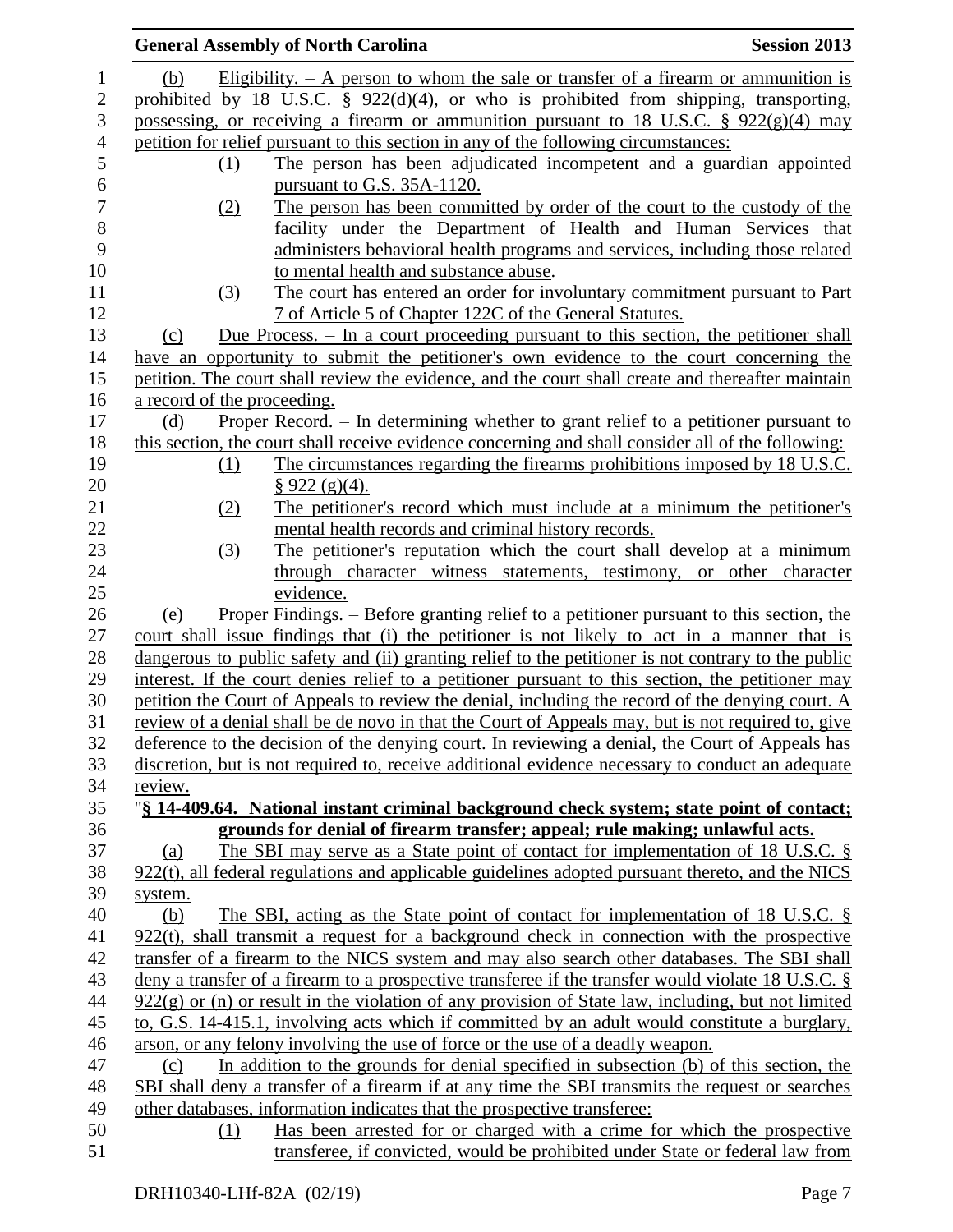|         | <b>General Assembly of North Carolina</b>                                                            | <b>Session 2013</b> |
|---------|------------------------------------------------------------------------------------------------------|---------------------|
|         | purchasing, receiving, or possessing a firearm and either there has been no                          |                     |
|         | final disposition of the case or the final disposition is not noted in the other                     |                     |
|         | databases.                                                                                           |                     |
| (2)     | Is the subject of an indictment, an information, or a felony complaint                               |                     |
|         | alleging that the prospective transferee has committed a crime punishable by                         |                     |
|         | imprisonment for a term exceeding one year as defined in 18 U.S.C. $\S$ .                            |                     |
|         | $921(a)(20)$ , as amended, and either there has been no final disposition of the                     |                     |
|         | case or the final disposition is not noted in the other databases.                                   |                     |
| (3)     | Has failed to obtain firearm liability insurance as provided in Part 3 of this                       |                     |
|         | Article.                                                                                             |                     |
| (d)     | The SBI may cooperate with federal, State, and local law enforcement agencies to                     |                     |
|         | perform or assist any other law enforcement agency in performing any firearm retrievals and to       |                     |
|         | assist in the prosecution of any rescinded transfers.                                                |                     |
| (e)     | Upon denial of a firearm transfer, the SBI shall notify the transferor and send notice               |                     |
|         | of the denial to NICS, pursuant to 18 U.S.C. $\S$ 922(t). In addition, the SBI shall immediately     |                     |
|         | send notification of the denial and the basis for the denial to the federal, State, and local law    |                     |
|         | enforcement agencies having jurisdiction over the area in which the transferee resides and in        |                     |
|         | which the transferor conducts any business.                                                          |                     |
|         | Upon denial of a firearm transfer, the transferor shall provide the transferee with written          |                     |
|         | information prepared by the SBI concerning the procedure by which the transferee, within 30          |                     |
|         | days after the denial, may request a review of the denial and of the instant criminal background     |                     |
|         | check records that prompted the denial. Within 30 days of receiving such a request, the SBI          |                     |
|         | shall (i) perform a thorough review of the instant criminal background check records that            |                     |
|         | prompted the denial and (ii) render a final administrative decision regarding the denial within      |                     |
|         | 30 days after receiving information from the transferee that alleges the transfer was improperly     |                     |
| denied. |                                                                                                      |                     |
|         | In the case of any transfer denied pursuant to subsection $(c)$ of this section, the inability of    |                     |
|         | the SBI to obtain the final disposition of a case that is no longer pending shall not constitute the |                     |
|         | basis for the continued denial of the transfer.                                                      |                     |
| (f)     | If the SBI reverses a denial, the SBI shall immediately request that the agency that                 |                     |
|         | provided the records prompting the denial make a permanent change to such records if                 |                     |
|         | necessary to reflect accurate information. In addition, the SBI shall provide immediate              |                     |
|         | notification of such reversal to all agencies and entities that had been previously notified of a    |                     |
|         | denial pursuant to subsection (e) of this section.                                                   |                     |
| (g)     | If in the course of conducting any background check pursuant to this section,                        |                     |
|         | whether the firearms transaction is approved or denied, the SBI obtains information that             |                     |
|         | indicates the prospective transferee is the subject of an outstanding warrant, the SBI shall         |                     |
|         | immediately provide notification of such warrant to the federal, State, and local law                |                     |
|         | enforcement agencies having jurisdiction over the area in which the transferee resides and in        |                     |
|         | which the transferor conducts any business.                                                          |                     |
| (h)     | The Attorney General shall adopt rules as necessary to (i) carry out the duties of the               |                     |
|         | SBI as the State point of contact as those duties are set forth in federal law and assist in         |                     |
|         | implementing 18 U.S.C. $\S$ 922(t), all federal regulations and applicable guidelines adopted        |                     |
|         | pursuant thereto, and the NICS system and (ii) ensure the proper maintenance, confidentiality,       |                     |
|         | and security of all records and data provided pursuant to this section.                              |                     |
|         | The rules adopted pursuant to this subsection shall include all of the following:                    |                     |
| (1)     | Procedures whereby a prospective transferee whose transfer is denied may                             |                     |
|         | request a review of the denial and of the instant criminal background check                          |                     |
|         | records that prompted the denial.                                                                    |                     |
| (2)     | Procedures regarding retention of records obtained or created for purposes of                        |                     |
|         | this section or for implementation of $18$ U.S.C. § 922(t), except that the SBI                      |                     |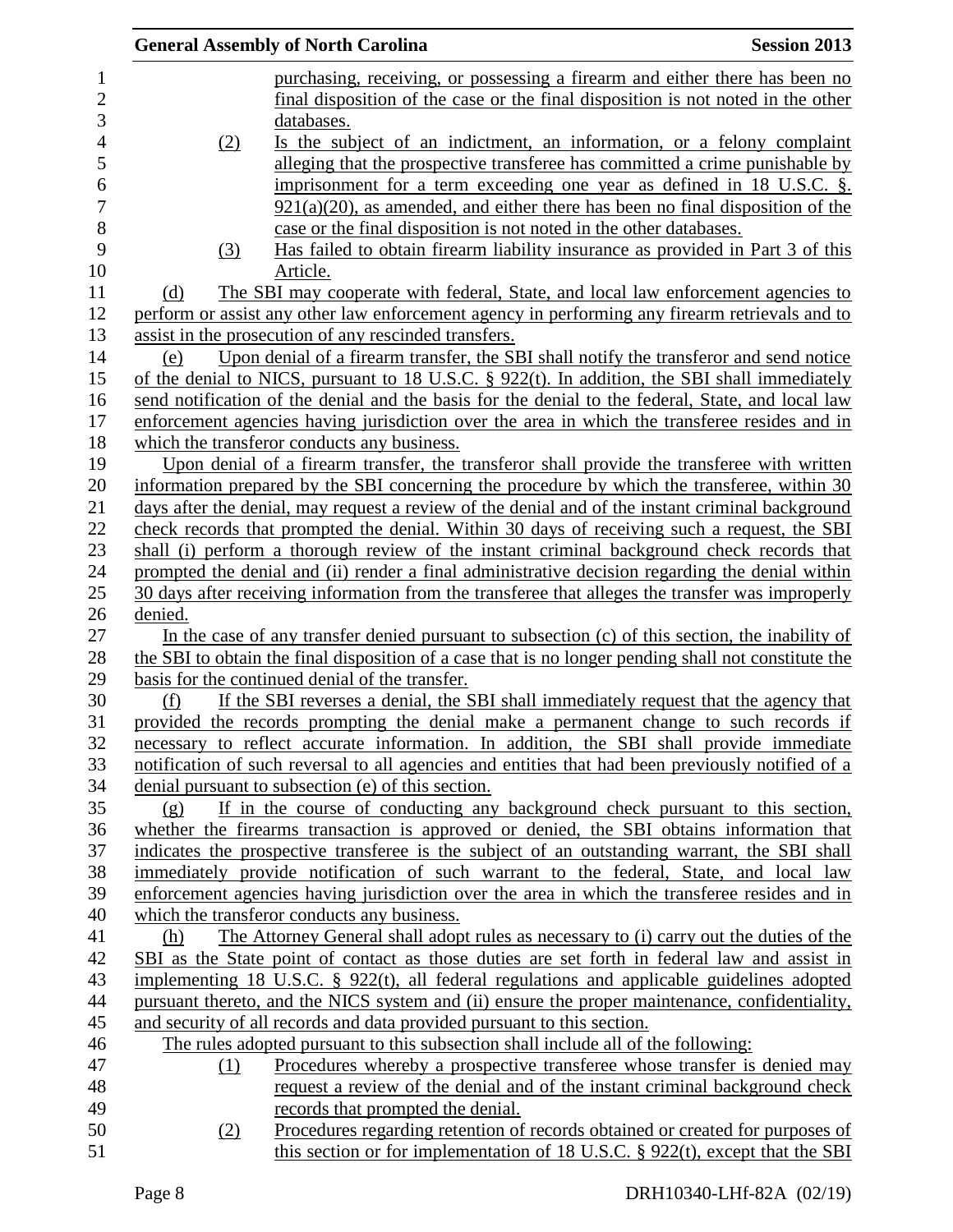|     |                 | <b>General Assembly of North Carolina</b>                                                                                      | <b>Session 2013</b> |
|-----|-----------------|--------------------------------------------------------------------------------------------------------------------------------|---------------------|
|     |                 | shall not retain a record for more than 48 hours after the day on which the                                                    |                     |
|     |                 | SBI approves the transfer.                                                                                                     |                     |
|     | (3)             | Procedures and forms adopted by the SBI that request information from and                                                      |                     |
|     |                 | establish proper identification of a prospective transferee and that may                                                       |                     |
|     |                 | correspond with any firearms transaction record required by 18 U.S.C. $\S$                                                     |                     |
|     |                 | $922(t)$ . Such procedures and forms shall not preclude any person from                                                        |                     |
|     |                 | making a lawful firearm transfer under this section.                                                                           |                     |
|     | $\frac{(4)}{4}$ | Procedures for carrying out the duties under this section, including at a                                                      |                     |
|     |                 | minimum all of the following:                                                                                                  |                     |
|     |                 | That the SBI shall be open for business at least 12 hours per day<br>a.                                                        |                     |
|     |                 | every calendar day, except Christmas day and Thanksgiving day, in                                                              |                     |
|     |                 | order to transmit the requests for a background check to the NICS                                                              |                     |
|     |                 | system and search other databases.                                                                                             |                     |
|     |                 | That the SBI shall provide a toll-free telephone number, for any<br><u>b.</u>                                                  |                     |
|     |                 | person calling from within the State, that is operational every day                                                            |                     |
|     |                 | that the office is open for business for the purpose of responding to                                                          |                     |
|     |                 | requests from transferors in accordance with this section.                                                                     |                     |
|     |                 | That the SBI shall employ and train personnel at levels that ensure<br>$\underline{c}$ .                                       |                     |
|     |                 | prompt processing of the reasonably anticipated volume of inquiries                                                            |                     |
|     |                 | received under this section.                                                                                                   |                     |
| (i) |                 | Offenses – All of the following are unlawful:                                                                                  |                     |
|     | (1)             | For any person in connection with the acquisition or attempted acquisition of                                                  |                     |
|     |                 | a firearm from any transferor to willfully make any false or fictitious oral or                                                |                     |
|     |                 | written statement or to furnish or exhibit any false, fictitious, or                                                           |                     |
|     |                 | misrepresented identification that is intended or likely to deceive such                                                       |                     |
|     |                 | transferor with respect to any fact material to the lawfulness of the sale or                                                  |                     |
|     |                 | other disposition of such firearm under federal or State law.                                                                  |                     |
|     | <u>(2)</u>      | For any transferor knowingly to request criminal history record information                                                    |                     |
|     |                 | or a background check under false pretenses or knowingly to disseminate                                                        |                     |
|     |                 | criminal history record information to any person other than the subject of                                                    |                     |
|     |                 | such information.                                                                                                              |                     |
|     | (3)             | For any agent or employee or former agent or employee of the SBI                                                               |                     |
|     |                 | knowingly to violate the provisions of this section.                                                                           |                     |
| (i) |                 | Penalties. $-$ Any person who violates the provisions of subsection (j) of this section                                        |                     |
|     |                 | commits a Class 1 misdemeanor.                                                                                                 |                     |
| (k) |                 | Any transferor who complies with the provisions of this section is not subject to any                                          |                     |
|     |                 | civil or criminal liability or regulatory sanction that may arise from the lawful transfer or lawful                           |                     |
|     |                 | denial of the transfer of a firearm.<br>"§ 14-409.65. SBI fee for conducting NCIS background check; establish instant criminal |                     |
|     |                 | background check fund.                                                                                                         |                     |
| (a) |                 | For purposes of this section the term "fund" means the instant criminal background                                             |                     |
|     |                 | check cash fund established by this section.                                                                                   |                     |
| (b) |                 | There is established the instant criminal background check cash fund.                                                          |                     |
| (c) |                 | The SBI shall impose a fee for performing an instant criminal background check                                                 |                     |
|     |                 | pursuant to this section. The amount of the fee shall not exceed the total amount of direct and                                |                     |
|     |                 | indirect costs incurred by the SBI in performing the background check.                                                         |                     |
| (d) |                 | The SBI shall transmit all moneys collected pursuant to this section to the State                                              |                     |
|     |                 | Treasurer, who shall credit the same to the fund. The moneys in the fund shall be subject to                                   |                     |
|     |                 | annual appropriation by the General Assembly for the direct costs associated with performing                                   |                     |
|     |                 | background checks pursuant to this section. The State Treasurer may invest any moneys in the                                   |                     |
|     |                 | fund not expended for the purpose of this section as provided by law. The State Treasurer shall                                |                     |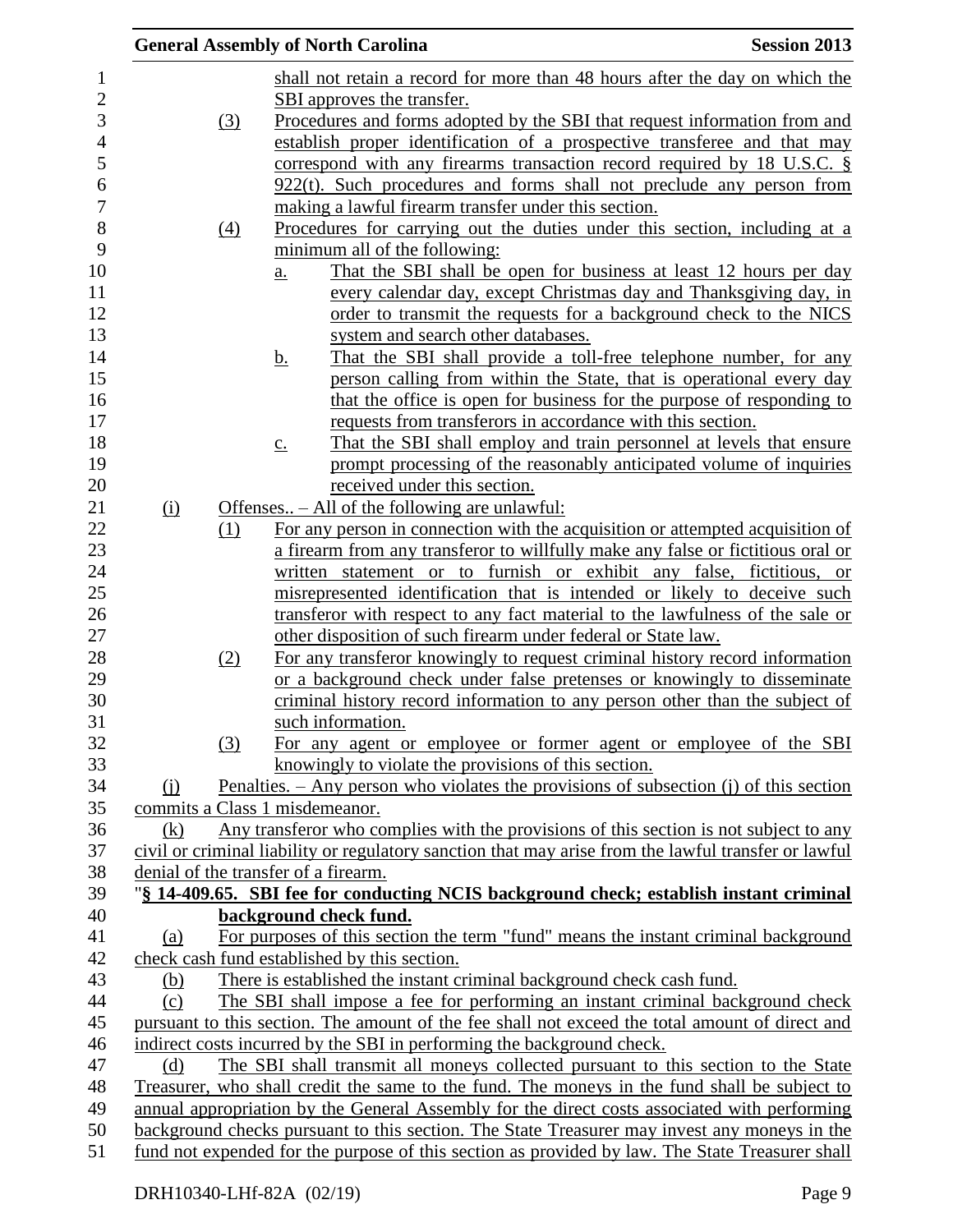|                | <b>General Assembly of North Carolina</b><br><b>Session 2013</b>                                                                                                                                 |
|----------------|--------------------------------------------------------------------------------------------------------------------------------------------------------------------------------------------------|
| 1              | credit any interest and income derived from the deposit and investment of moneys in the fund                                                                                                     |
| $\overline{2}$ | to the fund.                                                                                                                                                                                     |
| 3              | Any unexpended and unencumbered moneys remaining in the fund at the end of a<br>(e)                                                                                                              |
| $\overline{4}$ | fiscal year shall remain in the fund and shall not be credited to any other fund. To the extent                                                                                                  |
| $\mathfrak s$  | practicable, the SBI shall use any such remaining funds to reduce the amount of the fee                                                                                                          |
| 6              | established pursuant to subsection (c) of this section.                                                                                                                                          |
| $\tau$         | The SBI may contract with a public or private entity for services related to the<br>(f)                                                                                                          |
| $8\,$          | collection of the fee established pursuant to subsection (c) of this section.                                                                                                                    |
| 9              | On January 15 of each calendar year, the SBI shall report to the House of<br>(g)                                                                                                                 |
| 10             | Representatives and Senate Justice and Public Safety appropriations subcommittees regarding                                                                                                      |
| 11             | the following:                                                                                                                                                                                   |
| 12             | The number of full-time employees used by the SBI in the preceding year<br>(1)                                                                                                                   |
| 13             | for the purpose of performing background checks pursuant to this section.                                                                                                                        |
| 14             | The calculations used by the SBI to determine the amount of the fee imposed<br>(2)                                                                                                               |
| 15             | pursuant to subsection (c) of this section.                                                                                                                                                      |
| 16             | "Part 2. Gun Dealers.                                                                                                                                                                            |
|                | "§ 14-409.75. Retail dealers; record; inspection.                                                                                                                                                |
| 17<br>18       | Every individual, firm, or corporation engaged within this State in the retail sale, rental, or                                                                                                  |
|                | exchange of firearms, pistols, or revolvers shall keep a record of each pistol or revolver sold,                                                                                                 |
| 19<br>20       | rented, or exchanged at retail. The record shall be made at the time of the transaction in a book                                                                                                |
|                | kept for that purpose and shall include the name of the person to whom the firearm is sold or                                                                                                    |
|                | rented or with whom exchanged; his age, occupation, residence, and if residing in a city, the                                                                                                    |
|                | street and number therein where the person resides; the make, caliber, and finish of firearm,                                                                                                    |
|                | together with its number and serial letter, if any; the date of the sale, rental, or exchange of the                                                                                             |
|                | firearm; and the name of the employee or other person making the sale, rental, or exchange.                                                                                                      |
|                | The record book shall be open at all times to the inspection of any duly authorized police                                                                                                       |
|                | officer.                                                                                                                                                                                         |
|                | "§ 14-409.76. Failure to keep records; penalty.                                                                                                                                                  |
| 28<br>29       | Every individual, firm, or corporation who fails to keep the record provided for in                                                                                                              |
|                | G.S. 14-409.75 or who refuses to exhibit such record when requested by a police officer and                                                                                                      |
|                | any purchaser, lessee, or exchanger of a pistol or revolver who in connection with the making                                                                                                    |
|                | of such record gives false information is guilty of a Class 3 misdemeanor.                                                                                                                       |
|                | "Part 3 Firearm Liability Insurance Required.                                                                                                                                                    |
|                | "§ 14-409.80. Liability insurance required for gun owners.                                                                                                                                       |
|                | Any person in this State who owns a firearm shall, prior to the ownership, obtain<br>(a)                                                                                                         |
|                | and continuously maintain a policy of liability insurance in an amount not less than one                                                                                                         |
|                | hundred thousand dollars (\$100,000) specifically covering any damages resulting from any                                                                                                        |
|                | negligent or willful acts involving the use of the firearm while it is owned by the person. No                                                                                                   |
|                | firearm shall be transferred in this State unless the transferee at the time of the transfer provides                                                                                            |
|                | proof that the transferee has complied with the provisions of this Part.                                                                                                                         |
|                | For purposes of this Part, a person is deemed to own a firearm if the firearm is lost<br>(b)                                                                                                     |
|                | or stolen until the loss or theft is reported pursuant to G.S. 14-409.13.                                                                                                                        |
|                | Any person who owns a firearm on December 1, 2013, shall obtain the insurance<br>(c)                                                                                                             |
|                | required by this Part by January 15, 2014.                                                                                                                                                       |
| 44             | This section does not apply to any law enforcement officer authorized to carry a<br>(d)                                                                                                          |
|                | firearm.                                                                                                                                                                                         |
| 46             |                                                                                                                                                                                                  |
| 47<br>48       | The Department of Insurance shall adopt rules to implement this Part.<br>(e)<br>"Part 4 Large-Capacity Ammunition Magazines.                                                                     |
|                |                                                                                                                                                                                                  |
|                | "§ 14-409.90. Definition.                                                                                                                                                                        |
|                | For purposes of this Part, the term "large capacity magazine" includes all of the following:<br>(i) a fixed or detachable magazine box, drum feed strip, or similar device capable of accepting, |
| 51             |                                                                                                                                                                                                  |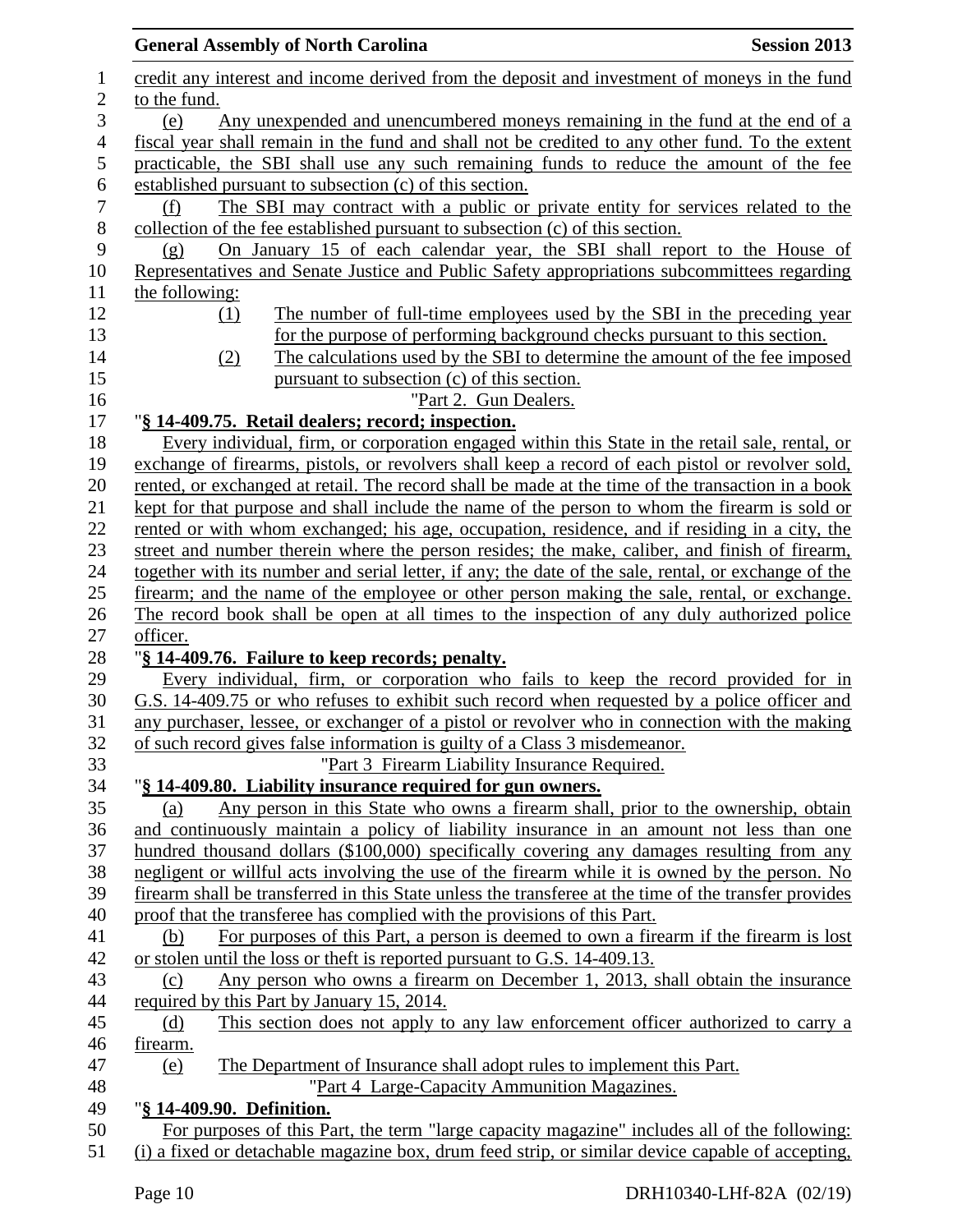## **General Assembly of North Carolina Session 2013** or that is designed to be readily converted to accept, more than 15 rounds of ammunition; (ii) a fixed or detachable magazine that is capable of accepting more than eight shotgun shells; and (iii) a detachable magazine, tube, box, drum, feed strip, or similar device that is capable of accepting more than eight shotgun shells when combined with a fixed magazine. The term does not include any of the following: (i) a feeding device that has been permanently altered so that it cannot accommodate more than 15 rounds of ammunition; (ii) an attached tubular device designed to accept and capable of operating only with .22 caliber rimfire ammunition; or (iii) a tubular magazine that is contained in a lever-action firearm. "**§ 14-409.91. Large-capacity magazines prohibited; penalties; exceptions.** (a) It is unlawful for a person to sell, transfer, or possess a large-capacity magazine. A violation of this subsection is a Class 2 misdemeanor; provided however, that a second or subsequent violation of this subsection is a Class 1 misdemeanor. (b) Any person who violates subsection (a) of this section commits a Class I felony under this section if the person possessed a large-capacity magazine during the commission of a felony. (c) A person may possess a large-capacity magazine if the person: (1) Owns the large-capacity magazine on December 1, 2013; and (2) Maintains continuous possession of the large-capacity magazine. (d) If a person who is alleged to have violated subsection (a) of this section asserts that the person is permitted to legally possess a large-capacity magazine pursuant to subsection (c) of this section, the prosecution has the burden of proof to refute the assertion. (e) The offense described in subsection (a) of this section shall not apply to any of the following: 24 (1) An entity, or any employee thereof engaged in the employee's employment duties, that manufactures large-capacity magazines within North Carolina exclusively for transfer, or any federally licensed gun dealer, or any employee thereof engaged in his or her official employment duties, that sells large-capacity magazines exclusively to any of the following: a. A branch of the armed forces of the United States. b. A department, agency, or political subdivision of the State of North Carolina, any other state, or of the United States government. c. A firearms retailer for the purpose of firearms sales conducted outside the State. 34 d. A foreign national government that has been approved for such transfers by the United States government. e. An out-of-state transferee who may legally possess a large-capacity magazine. (2) An employee of any of the following agencies who bears a firearm in the course of the employee's official duties: a. A branch of the armed forces of the United States. b. A department, agency, or political subdivision of the State of North Carolina, any other state, or of the United States government. (3) A person who possesses the magazine for the sole purpose of transporting the magazine to an out-of-state entity on behalf of a manufacturer of large-capacity magazines within North Carolina. "**§ 14-409.92 Identification markings for large-capacity magazines; rules.** (a) A large-capacity magazine that is manufactured in North Carolina on or after December 1, 2013, must include a permanent stamp or marking indicating that the large-capacity magazine was manufactured or assembled after that date. The stamp or marking

must be legibly and conspicuously engraved or cast upon the outer surface of the large-capacity

magazine.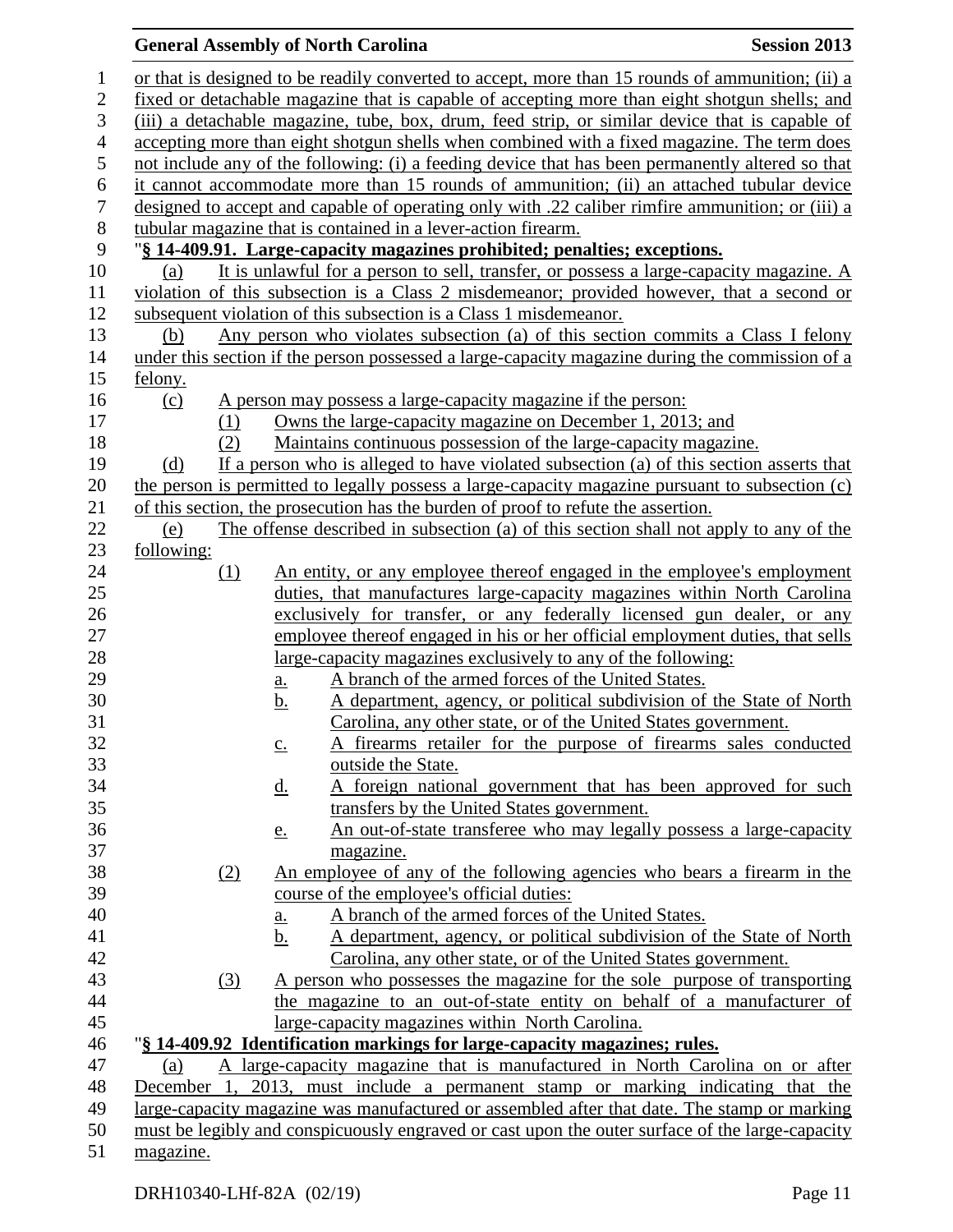| <b>General Assembly of North Carolina</b> | <b>Session 2013</b>                                                                                                                                                                                                                                                                                                                                                                                                                                                                                                                                                                                                                                                                                                                                                                                                                                                                                                                                                                                                                                                                                                                                                                                                                                                                                                                                                                                                                                                                                                                                                                                                                                                                                                                                                                                                                                                                                                                                                                                                                                                                                                                                                                                                                                                                                                                                                                                                                                                                                                                                                                                                                                                                                                                                                                                                                                                                                                                                                                                                                                                                                                                                                                                                                                                                                                                                                      |
|-------------------------------------------|--------------------------------------------------------------------------------------------------------------------------------------------------------------------------------------------------------------------------------------------------------------------------------------------------------------------------------------------------------------------------------------------------------------------------------------------------------------------------------------------------------------------------------------------------------------------------------------------------------------------------------------------------------------------------------------------------------------------------------------------------------------------------------------------------------------------------------------------------------------------------------------------------------------------------------------------------------------------------------------------------------------------------------------------------------------------------------------------------------------------------------------------------------------------------------------------------------------------------------------------------------------------------------------------------------------------------------------------------------------------------------------------------------------------------------------------------------------------------------------------------------------------------------------------------------------------------------------------------------------------------------------------------------------------------------------------------------------------------------------------------------------------------------------------------------------------------------------------------------------------------------------------------------------------------------------------------------------------------------------------------------------------------------------------------------------------------------------------------------------------------------------------------------------------------------------------------------------------------------------------------------------------------------------------------------------------------------------------------------------------------------------------------------------------------------------------------------------------------------------------------------------------------------------------------------------------------------------------------------------------------------------------------------------------------------------------------------------------------------------------------------------------------------------------------------------------------------------------------------------------------------------------------------------------------------------------------------------------------------------------------------------------------------------------------------------------------------------------------------------------------------------------------------------------------------------------------------------------------------------------------------------------------------------------------------------------------------------------------------------------------|
|                                           |                                                                                                                                                                                                                                                                                                                                                                                                                                                                                                                                                                                                                                                                                                                                                                                                                                                                                                                                                                                                                                                                                                                                                                                                                                                                                                                                                                                                                                                                                                                                                                                                                                                                                                                                                                                                                                                                                                                                                                                                                                                                                                                                                                                                                                                                                                                                                                                                                                                                                                                                                                                                                                                                                                                                                                                                                                                                                                                                                                                                                                                                                                                                                                                                                                                                                                                                                                          |
|                                           |                                                                                                                                                                                                                                                                                                                                                                                                                                                                                                                                                                                                                                                                                                                                                                                                                                                                                                                                                                                                                                                                                                                                                                                                                                                                                                                                                                                                                                                                                                                                                                                                                                                                                                                                                                                                                                                                                                                                                                                                                                                                                                                                                                                                                                                                                                                                                                                                                                                                                                                                                                                                                                                                                                                                                                                                                                                                                                                                                                                                                                                                                                                                                                                                                                                                                                                                                                          |
|                                           |                                                                                                                                                                                                                                                                                                                                                                                                                                                                                                                                                                                                                                                                                                                                                                                                                                                                                                                                                                                                                                                                                                                                                                                                                                                                                                                                                                                                                                                                                                                                                                                                                                                                                                                                                                                                                                                                                                                                                                                                                                                                                                                                                                                                                                                                                                                                                                                                                                                                                                                                                                                                                                                                                                                                                                                                                                                                                                                                                                                                                                                                                                                                                                                                                                                                                                                                                                          |
|                                           |                                                                                                                                                                                                                                                                                                                                                                                                                                                                                                                                                                                                                                                                                                                                                                                                                                                                                                                                                                                                                                                                                                                                                                                                                                                                                                                                                                                                                                                                                                                                                                                                                                                                                                                                                                                                                                                                                                                                                                                                                                                                                                                                                                                                                                                                                                                                                                                                                                                                                                                                                                                                                                                                                                                                                                                                                                                                                                                                                                                                                                                                                                                                                                                                                                                                                                                                                                          |
|                                           |                                                                                                                                                                                                                                                                                                                                                                                                                                                                                                                                                                                                                                                                                                                                                                                                                                                                                                                                                                                                                                                                                                                                                                                                                                                                                                                                                                                                                                                                                                                                                                                                                                                                                                                                                                                                                                                                                                                                                                                                                                                                                                                                                                                                                                                                                                                                                                                                                                                                                                                                                                                                                                                                                                                                                                                                                                                                                                                                                                                                                                                                                                                                                                                                                                                                                                                                                                          |
|                                           |                                                                                                                                                                                                                                                                                                                                                                                                                                                                                                                                                                                                                                                                                                                                                                                                                                                                                                                                                                                                                                                                                                                                                                                                                                                                                                                                                                                                                                                                                                                                                                                                                                                                                                                                                                                                                                                                                                                                                                                                                                                                                                                                                                                                                                                                                                                                                                                                                                                                                                                                                                                                                                                                                                                                                                                                                                                                                                                                                                                                                                                                                                                                                                                                                                                                                                                                                                          |
|                                           |                                                                                                                                                                                                                                                                                                                                                                                                                                                                                                                                                                                                                                                                                                                                                                                                                                                                                                                                                                                                                                                                                                                                                                                                                                                                                                                                                                                                                                                                                                                                                                                                                                                                                                                                                                                                                                                                                                                                                                                                                                                                                                                                                                                                                                                                                                                                                                                                                                                                                                                                                                                                                                                                                                                                                                                                                                                                                                                                                                                                                                                                                                                                                                                                                                                                                                                                                                          |
|                                           |                                                                                                                                                                                                                                                                                                                                                                                                                                                                                                                                                                                                                                                                                                                                                                                                                                                                                                                                                                                                                                                                                                                                                                                                                                                                                                                                                                                                                                                                                                                                                                                                                                                                                                                                                                                                                                                                                                                                                                                                                                                                                                                                                                                                                                                                                                                                                                                                                                                                                                                                                                                                                                                                                                                                                                                                                                                                                                                                                                                                                                                                                                                                                                                                                                                                                                                                                                          |
|                                           |                                                                                                                                                                                                                                                                                                                                                                                                                                                                                                                                                                                                                                                                                                                                                                                                                                                                                                                                                                                                                                                                                                                                                                                                                                                                                                                                                                                                                                                                                                                                                                                                                                                                                                                                                                                                                                                                                                                                                                                                                                                                                                                                                                                                                                                                                                                                                                                                                                                                                                                                                                                                                                                                                                                                                                                                                                                                                                                                                                                                                                                                                                                                                                                                                                                                                                                                                                          |
|                                           |                                                                                                                                                                                                                                                                                                                                                                                                                                                                                                                                                                                                                                                                                                                                                                                                                                                                                                                                                                                                                                                                                                                                                                                                                                                                                                                                                                                                                                                                                                                                                                                                                                                                                                                                                                                                                                                                                                                                                                                                                                                                                                                                                                                                                                                                                                                                                                                                                                                                                                                                                                                                                                                                                                                                                                                                                                                                                                                                                                                                                                                                                                                                                                                                                                                                                                                                                                          |
|                                           |                                                                                                                                                                                                                                                                                                                                                                                                                                                                                                                                                                                                                                                                                                                                                                                                                                                                                                                                                                                                                                                                                                                                                                                                                                                                                                                                                                                                                                                                                                                                                                                                                                                                                                                                                                                                                                                                                                                                                                                                                                                                                                                                                                                                                                                                                                                                                                                                                                                                                                                                                                                                                                                                                                                                                                                                                                                                                                                                                                                                                                                                                                                                                                                                                                                                                                                                                                          |
|                                           |                                                                                                                                                                                                                                                                                                                                                                                                                                                                                                                                                                                                                                                                                                                                                                                                                                                                                                                                                                                                                                                                                                                                                                                                                                                                                                                                                                                                                                                                                                                                                                                                                                                                                                                                                                                                                                                                                                                                                                                                                                                                                                                                                                                                                                                                                                                                                                                                                                                                                                                                                                                                                                                                                                                                                                                                                                                                                                                                                                                                                                                                                                                                                                                                                                                                                                                                                                          |
|                                           |                                                                                                                                                                                                                                                                                                                                                                                                                                                                                                                                                                                                                                                                                                                                                                                                                                                                                                                                                                                                                                                                                                                                                                                                                                                                                                                                                                                                                                                                                                                                                                                                                                                                                                                                                                                                                                                                                                                                                                                                                                                                                                                                                                                                                                                                                                                                                                                                                                                                                                                                                                                                                                                                                                                                                                                                                                                                                                                                                                                                                                                                                                                                                                                                                                                                                                                                                                          |
|                                           |                                                                                                                                                                                                                                                                                                                                                                                                                                                                                                                                                                                                                                                                                                                                                                                                                                                                                                                                                                                                                                                                                                                                                                                                                                                                                                                                                                                                                                                                                                                                                                                                                                                                                                                                                                                                                                                                                                                                                                                                                                                                                                                                                                                                                                                                                                                                                                                                                                                                                                                                                                                                                                                                                                                                                                                                                                                                                                                                                                                                                                                                                                                                                                                                                                                                                                                                                                          |
|                                           |                                                                                                                                                                                                                                                                                                                                                                                                                                                                                                                                                                                                                                                                                                                                                                                                                                                                                                                                                                                                                                                                                                                                                                                                                                                                                                                                                                                                                                                                                                                                                                                                                                                                                                                                                                                                                                                                                                                                                                                                                                                                                                                                                                                                                                                                                                                                                                                                                                                                                                                                                                                                                                                                                                                                                                                                                                                                                                                                                                                                                                                                                                                                                                                                                                                                                                                                                                          |
|                                           |                                                                                                                                                                                                                                                                                                                                                                                                                                                                                                                                                                                                                                                                                                                                                                                                                                                                                                                                                                                                                                                                                                                                                                                                                                                                                                                                                                                                                                                                                                                                                                                                                                                                                                                                                                                                                                                                                                                                                                                                                                                                                                                                                                                                                                                                                                                                                                                                                                                                                                                                                                                                                                                                                                                                                                                                                                                                                                                                                                                                                                                                                                                                                                                                                                                                                                                                                                          |
|                                           |                                                                                                                                                                                                                                                                                                                                                                                                                                                                                                                                                                                                                                                                                                                                                                                                                                                                                                                                                                                                                                                                                                                                                                                                                                                                                                                                                                                                                                                                                                                                                                                                                                                                                                                                                                                                                                                                                                                                                                                                                                                                                                                                                                                                                                                                                                                                                                                                                                                                                                                                                                                                                                                                                                                                                                                                                                                                                                                                                                                                                                                                                                                                                                                                                                                                                                                                                                          |
|                                           |                                                                                                                                                                                                                                                                                                                                                                                                                                                                                                                                                                                                                                                                                                                                                                                                                                                                                                                                                                                                                                                                                                                                                                                                                                                                                                                                                                                                                                                                                                                                                                                                                                                                                                                                                                                                                                                                                                                                                                                                                                                                                                                                                                                                                                                                                                                                                                                                                                                                                                                                                                                                                                                                                                                                                                                                                                                                                                                                                                                                                                                                                                                                                                                                                                                                                                                                                                          |
|                                           |                                                                                                                                                                                                                                                                                                                                                                                                                                                                                                                                                                                                                                                                                                                                                                                                                                                                                                                                                                                                                                                                                                                                                                                                                                                                                                                                                                                                                                                                                                                                                                                                                                                                                                                                                                                                                                                                                                                                                                                                                                                                                                                                                                                                                                                                                                                                                                                                                                                                                                                                                                                                                                                                                                                                                                                                                                                                                                                                                                                                                                                                                                                                                                                                                                                                                                                                                                          |
|                                           |                                                                                                                                                                                                                                                                                                                                                                                                                                                                                                                                                                                                                                                                                                                                                                                                                                                                                                                                                                                                                                                                                                                                                                                                                                                                                                                                                                                                                                                                                                                                                                                                                                                                                                                                                                                                                                                                                                                                                                                                                                                                                                                                                                                                                                                                                                                                                                                                                                                                                                                                                                                                                                                                                                                                                                                                                                                                                                                                                                                                                                                                                                                                                                                                                                                                                                                                                                          |
|                                           |                                                                                                                                                                                                                                                                                                                                                                                                                                                                                                                                                                                                                                                                                                                                                                                                                                                                                                                                                                                                                                                                                                                                                                                                                                                                                                                                                                                                                                                                                                                                                                                                                                                                                                                                                                                                                                                                                                                                                                                                                                                                                                                                                                                                                                                                                                                                                                                                                                                                                                                                                                                                                                                                                                                                                                                                                                                                                                                                                                                                                                                                                                                                                                                                                                                                                                                                                                          |
|                                           |                                                                                                                                                                                                                                                                                                                                                                                                                                                                                                                                                                                                                                                                                                                                                                                                                                                                                                                                                                                                                                                                                                                                                                                                                                                                                                                                                                                                                                                                                                                                                                                                                                                                                                                                                                                                                                                                                                                                                                                                                                                                                                                                                                                                                                                                                                                                                                                                                                                                                                                                                                                                                                                                                                                                                                                                                                                                                                                                                                                                                                                                                                                                                                                                                                                                                                                                                                          |
|                                           |                                                                                                                                                                                                                                                                                                                                                                                                                                                                                                                                                                                                                                                                                                                                                                                                                                                                                                                                                                                                                                                                                                                                                                                                                                                                                                                                                                                                                                                                                                                                                                                                                                                                                                                                                                                                                                                                                                                                                                                                                                                                                                                                                                                                                                                                                                                                                                                                                                                                                                                                                                                                                                                                                                                                                                                                                                                                                                                                                                                                                                                                                                                                                                                                                                                                                                                                                                          |
|                                           |                                                                                                                                                                                                                                                                                                                                                                                                                                                                                                                                                                                                                                                                                                                                                                                                                                                                                                                                                                                                                                                                                                                                                                                                                                                                                                                                                                                                                                                                                                                                                                                                                                                                                                                                                                                                                                                                                                                                                                                                                                                                                                                                                                                                                                                                                                                                                                                                                                                                                                                                                                                                                                                                                                                                                                                                                                                                                                                                                                                                                                                                                                                                                                                                                                                                                                                                                                          |
|                                           |                                                                                                                                                                                                                                                                                                                                                                                                                                                                                                                                                                                                                                                                                                                                                                                                                                                                                                                                                                                                                                                                                                                                                                                                                                                                                                                                                                                                                                                                                                                                                                                                                                                                                                                                                                                                                                                                                                                                                                                                                                                                                                                                                                                                                                                                                                                                                                                                                                                                                                                                                                                                                                                                                                                                                                                                                                                                                                                                                                                                                                                                                                                                                                                                                                                                                                                                                                          |
|                                           |                                                                                                                                                                                                                                                                                                                                                                                                                                                                                                                                                                                                                                                                                                                                                                                                                                                                                                                                                                                                                                                                                                                                                                                                                                                                                                                                                                                                                                                                                                                                                                                                                                                                                                                                                                                                                                                                                                                                                                                                                                                                                                                                                                                                                                                                                                                                                                                                                                                                                                                                                                                                                                                                                                                                                                                                                                                                                                                                                                                                                                                                                                                                                                                                                                                                                                                                                                          |
|                                           |                                                                                                                                                                                                                                                                                                                                                                                                                                                                                                                                                                                                                                                                                                                                                                                                                                                                                                                                                                                                                                                                                                                                                                                                                                                                                                                                                                                                                                                                                                                                                                                                                                                                                                                                                                                                                                                                                                                                                                                                                                                                                                                                                                                                                                                                                                                                                                                                                                                                                                                                                                                                                                                                                                                                                                                                                                                                                                                                                                                                                                                                                                                                                                                                                                                                                                                                                                          |
|                                           |                                                                                                                                                                                                                                                                                                                                                                                                                                                                                                                                                                                                                                                                                                                                                                                                                                                                                                                                                                                                                                                                                                                                                                                                                                                                                                                                                                                                                                                                                                                                                                                                                                                                                                                                                                                                                                                                                                                                                                                                                                                                                                                                                                                                                                                                                                                                                                                                                                                                                                                                                                                                                                                                                                                                                                                                                                                                                                                                                                                                                                                                                                                                                                                                                                                                                                                                                                          |
|                                           |                                                                                                                                                                                                                                                                                                                                                                                                                                                                                                                                                                                                                                                                                                                                                                                                                                                                                                                                                                                                                                                                                                                                                                                                                                                                                                                                                                                                                                                                                                                                                                                                                                                                                                                                                                                                                                                                                                                                                                                                                                                                                                                                                                                                                                                                                                                                                                                                                                                                                                                                                                                                                                                                                                                                                                                                                                                                                                                                                                                                                                                                                                                                                                                                                                                                                                                                                                          |
|                                           |                                                                                                                                                                                                                                                                                                                                                                                                                                                                                                                                                                                                                                                                                                                                                                                                                                                                                                                                                                                                                                                                                                                                                                                                                                                                                                                                                                                                                                                                                                                                                                                                                                                                                                                                                                                                                                                                                                                                                                                                                                                                                                                                                                                                                                                                                                                                                                                                                                                                                                                                                                                                                                                                                                                                                                                                                                                                                                                                                                                                                                                                                                                                                                                                                                                                                                                                                                          |
|                                           |                                                                                                                                                                                                                                                                                                                                                                                                                                                                                                                                                                                                                                                                                                                                                                                                                                                                                                                                                                                                                                                                                                                                                                                                                                                                                                                                                                                                                                                                                                                                                                                                                                                                                                                                                                                                                                                                                                                                                                                                                                                                                                                                                                                                                                                                                                                                                                                                                                                                                                                                                                                                                                                                                                                                                                                                                                                                                                                                                                                                                                                                                                                                                                                                                                                                                                                                                                          |
|                                           |                                                                                                                                                                                                                                                                                                                                                                                                                                                                                                                                                                                                                                                                                                                                                                                                                                                                                                                                                                                                                                                                                                                                                                                                                                                                                                                                                                                                                                                                                                                                                                                                                                                                                                                                                                                                                                                                                                                                                                                                                                                                                                                                                                                                                                                                                                                                                                                                                                                                                                                                                                                                                                                                                                                                                                                                                                                                                                                                                                                                                                                                                                                                                                                                                                                                                                                                                                          |
|                                           |                                                                                                                                                                                                                                                                                                                                                                                                                                                                                                                                                                                                                                                                                                                                                                                                                                                                                                                                                                                                                                                                                                                                                                                                                                                                                                                                                                                                                                                                                                                                                                                                                                                                                                                                                                                                                                                                                                                                                                                                                                                                                                                                                                                                                                                                                                                                                                                                                                                                                                                                                                                                                                                                                                                                                                                                                                                                                                                                                                                                                                                                                                                                                                                                                                                                                                                                                                          |
|                                           |                                                                                                                                                                                                                                                                                                                                                                                                                                                                                                                                                                                                                                                                                                                                                                                                                                                                                                                                                                                                                                                                                                                                                                                                                                                                                                                                                                                                                                                                                                                                                                                                                                                                                                                                                                                                                                                                                                                                                                                                                                                                                                                                                                                                                                                                                                                                                                                                                                                                                                                                                                                                                                                                                                                                                                                                                                                                                                                                                                                                                                                                                                                                                                                                                                                                                                                                                                          |
|                                           |                                                                                                                                                                                                                                                                                                                                                                                                                                                                                                                                                                                                                                                                                                                                                                                                                                                                                                                                                                                                                                                                                                                                                                                                                                                                                                                                                                                                                                                                                                                                                                                                                                                                                                                                                                                                                                                                                                                                                                                                                                                                                                                                                                                                                                                                                                                                                                                                                                                                                                                                                                                                                                                                                                                                                                                                                                                                                                                                                                                                                                                                                                                                                                                                                                                                                                                                                                          |
|                                           |                                                                                                                                                                                                                                                                                                                                                                                                                                                                                                                                                                                                                                                                                                                                                                                                                                                                                                                                                                                                                                                                                                                                                                                                                                                                                                                                                                                                                                                                                                                                                                                                                                                                                                                                                                                                                                                                                                                                                                                                                                                                                                                                                                                                                                                                                                                                                                                                                                                                                                                                                                                                                                                                                                                                                                                                                                                                                                                                                                                                                                                                                                                                                                                                                                                                                                                                                                          |
|                                           |                                                                                                                                                                                                                                                                                                                                                                                                                                                                                                                                                                                                                                                                                                                                                                                                                                                                                                                                                                                                                                                                                                                                                                                                                                                                                                                                                                                                                                                                                                                                                                                                                                                                                                                                                                                                                                                                                                                                                                                                                                                                                                                                                                                                                                                                                                                                                                                                                                                                                                                                                                                                                                                                                                                                                                                                                                                                                                                                                                                                                                                                                                                                                                                                                                                                                                                                                                          |
|                                           |                                                                                                                                                                                                                                                                                                                                                                                                                                                                                                                                                                                                                                                                                                                                                                                                                                                                                                                                                                                                                                                                                                                                                                                                                                                                                                                                                                                                                                                                                                                                                                                                                                                                                                                                                                                                                                                                                                                                                                                                                                                                                                                                                                                                                                                                                                                                                                                                                                                                                                                                                                                                                                                                                                                                                                                                                                                                                                                                                                                                                                                                                                                                                                                                                                                                                                                                                                          |
|                                           |                                                                                                                                                                                                                                                                                                                                                                                                                                                                                                                                                                                                                                                                                                                                                                                                                                                                                                                                                                                                                                                                                                                                                                                                                                                                                                                                                                                                                                                                                                                                                                                                                                                                                                                                                                                                                                                                                                                                                                                                                                                                                                                                                                                                                                                                                                                                                                                                                                                                                                                                                                                                                                                                                                                                                                                                                                                                                                                                                                                                                                                                                                                                                                                                                                                                                                                                                                          |
|                                           |                                                                                                                                                                                                                                                                                                                                                                                                                                                                                                                                                                                                                                                                                                                                                                                                                                                                                                                                                                                                                                                                                                                                                                                                                                                                                                                                                                                                                                                                                                                                                                                                                                                                                                                                                                                                                                                                                                                                                                                                                                                                                                                                                                                                                                                                                                                                                                                                                                                                                                                                                                                                                                                                                                                                                                                                                                                                                                                                                                                                                                                                                                                                                                                                                                                                                                                                                                          |
|                                           |                                                                                                                                                                                                                                                                                                                                                                                                                                                                                                                                                                                                                                                                                                                                                                                                                                                                                                                                                                                                                                                                                                                                                                                                                                                                                                                                                                                                                                                                                                                                                                                                                                                                                                                                                                                                                                                                                                                                                                                                                                                                                                                                                                                                                                                                                                                                                                                                                                                                                                                                                                                                                                                                                                                                                                                                                                                                                                                                                                                                                                                                                                                                                                                                                                                                                                                                                                          |
|                                           |                                                                                                                                                                                                                                                                                                                                                                                                                                                                                                                                                                                                                                                                                                                                                                                                                                                                                                                                                                                                                                                                                                                                                                                                                                                                                                                                                                                                                                                                                                                                                                                                                                                                                                                                                                                                                                                                                                                                                                                                                                                                                                                                                                                                                                                                                                                                                                                                                                                                                                                                                                                                                                                                                                                                                                                                                                                                                                                                                                                                                                                                                                                                                                                                                                                                                                                                                                          |
|                                           |                                                                                                                                                                                                                                                                                                                                                                                                                                                                                                                                                                                                                                                                                                                                                                                                                                                                                                                                                                                                                                                                                                                                                                                                                                                                                                                                                                                                                                                                                                                                                                                                                                                                                                                                                                                                                                                                                                                                                                                                                                                                                                                                                                                                                                                                                                                                                                                                                                                                                                                                                                                                                                                                                                                                                                                                                                                                                                                                                                                                                                                                                                                                                                                                                                                                                                                                                                          |
|                                           |                                                                                                                                                                                                                                                                                                                                                                                                                                                                                                                                                                                                                                                                                                                                                                                                                                                                                                                                                                                                                                                                                                                                                                                                                                                                                                                                                                                                                                                                                                                                                                                                                                                                                                                                                                                                                                                                                                                                                                                                                                                                                                                                                                                                                                                                                                                                                                                                                                                                                                                                                                                                                                                                                                                                                                                                                                                                                                                                                                                                                                                                                                                                                                                                                                                                                                                                                                          |
|                                           | firms,                                                                                                                                                                                                                                                                                                                                                                                                                                                                                                                                                                                                                                                                                                                                                                                                                                                                                                                                                                                                                                                                                                                                                                                                                                                                                                                                                                                                                                                                                                                                                                                                                                                                                                                                                                                                                                                                                                                                                                                                                                                                                                                                                                                                                                                                                                                                                                                                                                                                                                                                                                                                                                                                                                                                                                                                                                                                                                                                                                                                                                                                                                                                                                                                                                                                                                                                                                   |
|                                           |                                                                                                                                                                                                                                                                                                                                                                                                                                                                                                                                                                                                                                                                                                                                                                                                                                                                                                                                                                                                                                                                                                                                                                                                                                                                                                                                                                                                                                                                                                                                                                                                                                                                                                                                                                                                                                                                                                                                                                                                                                                                                                                                                                                                                                                                                                                                                                                                                                                                                                                                                                                                                                                                                                                                                                                                                                                                                                                                                                                                                                                                                                                                                                                                                                                                                                                                                                          |
|                                           |                                                                                                                                                                                                                                                                                                                                                                                                                                                                                                                                                                                                                                                                                                                                                                                                                                                                                                                                                                                                                                                                                                                                                                                                                                                                                                                                                                                                                                                                                                                                                                                                                                                                                                                                                                                                                                                                                                                                                                                                                                                                                                                                                                                                                                                                                                                                                                                                                                                                                                                                                                                                                                                                                                                                                                                                                                                                                                                                                                                                                                                                                                                                                                                                                                                                                                                                                                          |
|                                           |                                                                                                                                                                                                                                                                                                                                                                                                                                                                                                                                                                                                                                                                                                                                                                                                                                                                                                                                                                                                                                                                                                                                                                                                                                                                                                                                                                                                                                                                                                                                                                                                                                                                                                                                                                                                                                                                                                                                                                                                                                                                                                                                                                                                                                                                                                                                                                                                                                                                                                                                                                                                                                                                                                                                                                                                                                                                                                                                                                                                                                                                                                                                                                                                                                                                                                                                                                          |
|                                           |                                                                                                                                                                                                                                                                                                                                                                                                                                                                                                                                                                                                                                                                                                                                                                                                                                                                                                                                                                                                                                                                                                                                                                                                                                                                                                                                                                                                                                                                                                                                                                                                                                                                                                                                                                                                                                                                                                                                                                                                                                                                                                                                                                                                                                                                                                                                                                                                                                                                                                                                                                                                                                                                                                                                                                                                                                                                                                                                                                                                                                                                                                                                                                                                                                                                                                                                                                          |
| manufacturers.                            |                                                                                                                                                                                                                                                                                                                                                                                                                                                                                                                                                                                                                                                                                                                                                                                                                                                                                                                                                                                                                                                                                                                                                                                                                                                                                                                                                                                                                                                                                                                                                                                                                                                                                                                                                                                                                                                                                                                                                                                                                                                                                                                                                                                                                                                                                                                                                                                                                                                                                                                                                                                                                                                                                                                                                                                                                                                                                                                                                                                                                                                                                                                                                                                                                                                                                                                                                                          |
|                                           | The SBI may adopt rules to implement the provisions of this section, including rules<br>requiring a large-capacity magazine that is manufactured in this State on or after December 1,<br>2013, to bear identifying information in addition to the identifying information described in<br>subsection (a) of this section.<br>A person who manufactures a large-capacity magazine in North Carolina in<br>violation of subsection (a) of this section commits a Class 2 misdemeanor."<br><b>SECTION 10.</b> Chapter 147 of the General Statutes is amended by adding a new<br>"Article 9.<br>"Firearms Manufacturer Divestment Act.<br>"§ 147-95. Definitions.<br>As used in this Article, the following definitions apply:<br>"Company" means any sole proprietorship, organization, association,<br>corporation, partnership, joint venture, limited partnership, limited liability<br>partnership, limited liability company, or other entity or business<br>association, including all wholly-owned subsidiaries, majority-owned<br>subsidiaries, parent companies, or affiliates of such entities or business<br>associations, that exists for profit-making purposes.<br>"Direct holdings" means all securities of a company that is a firearms<br>manufacturer held directly by the Public Fund or in an account or fund in<br>which the Public Fund owns all shares or interests.<br>"Firearm" as defined in G.S. 14-309.39(2), as well as weapons of mass death<br>and destruction described in G.S. 14-288.8(c).<br>"Firearms manufacturer" means a company that develops, designs, creates,<br>fabricates, assembles, or reassembles firearms or ammunition.<br>"Indirect holdings" means all securities of a company that is a firearms<br>manufacturer held in an account or fund, such as a mutual fund, managed by<br>one or more persons not employed by the Public Fund, in which the Public<br>Fund owns shares or interests together with other investors not subject to the<br>provisions of this Article.<br>"Public Fund" means any funds held by the State Treasurer to the credit of:<br>The Teachers' and State Employees' Retirement System.<br>a.<br>The Consolidated Judicial Retirement System.<br><u>b.</u><br>The Firemen's and Rescue Workers' Pension Fund.<br>$\underline{c}$ .<br>$\frac{d.}{e.}$<br>$\underline{f.}$<br>The Local Governmental Employees' Retirement System.<br>The Legislative Retirement System.<br>The Legislative Retirement Fund.<br>The North Carolina National Guard Pension Fund.<br>g.<br>"§ 147-96. Identification of firearms manufacturers.<br>Within 90 days of September 1, 2013, the Public Fund shall make its best efforts to<br>identify all firearms manufacturers in which the Public Fund has direct or indirect holdings or<br>could possibly have such holdings in the future. Such efforts shall include, as appropriate:<br>Reviewing and relying, as appropriate in the Public Fund's judgment, on<br>publicly available information regarding firearm manufacturers, including<br>information<br>provided by nonprofit organizations, research<br>international organizations, and government entities.<br>Contacting asset managers contracted by the Public Fund that invest in<br>firearms manufacturers.<br>Contacting other institutional investors that have divested from firearms |